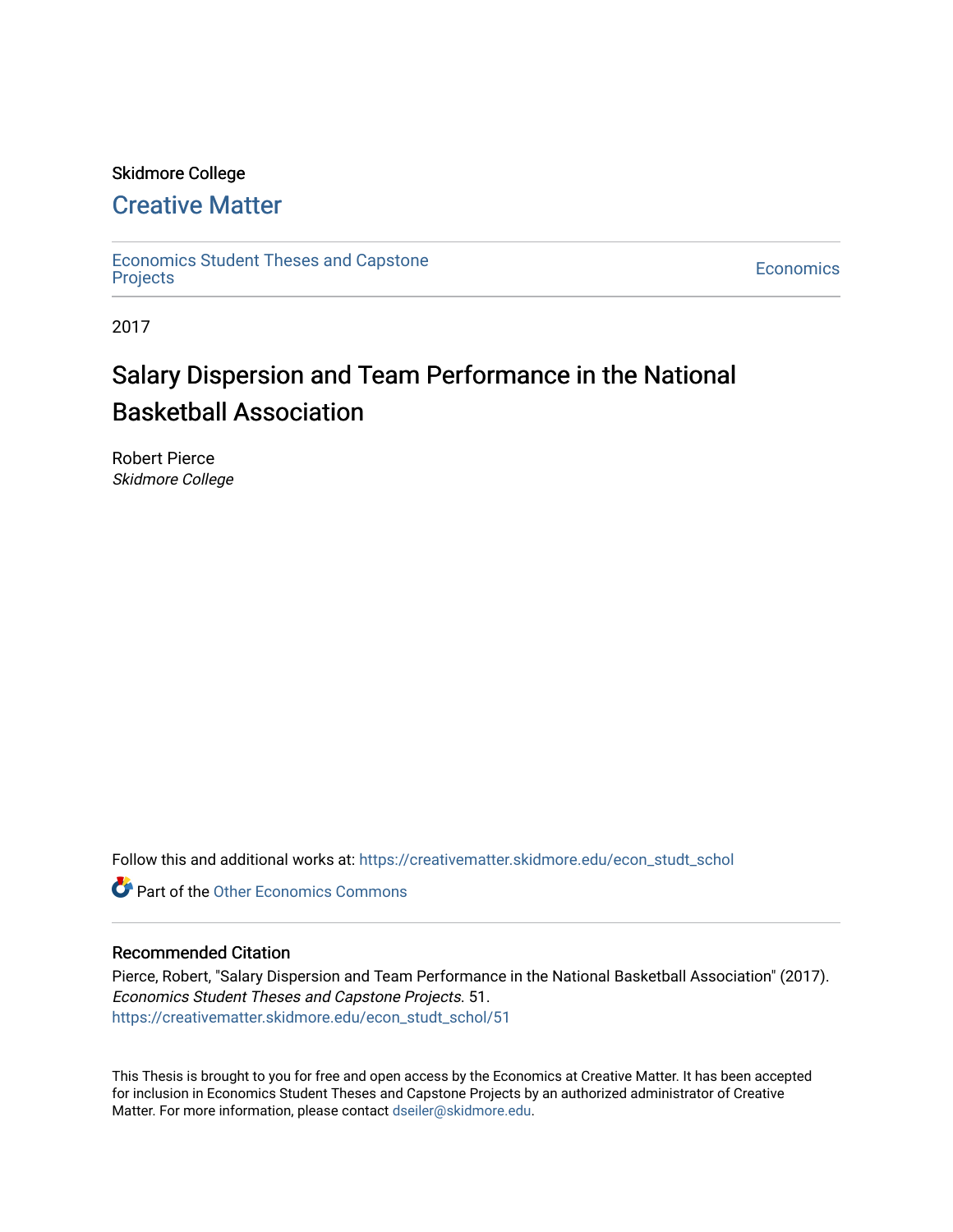# Salary Dispersion and Team Performance in the National Basketball Association

By

Robert Pierce

A Thesis Submitted to Department of Economics

Skidmore College

In Partial Fulfillment of the Requirement for the B.A Degree

Thesis Advisor: Monica Das

*Name: Robert Pierce* 

*Signature: Robert Pierce*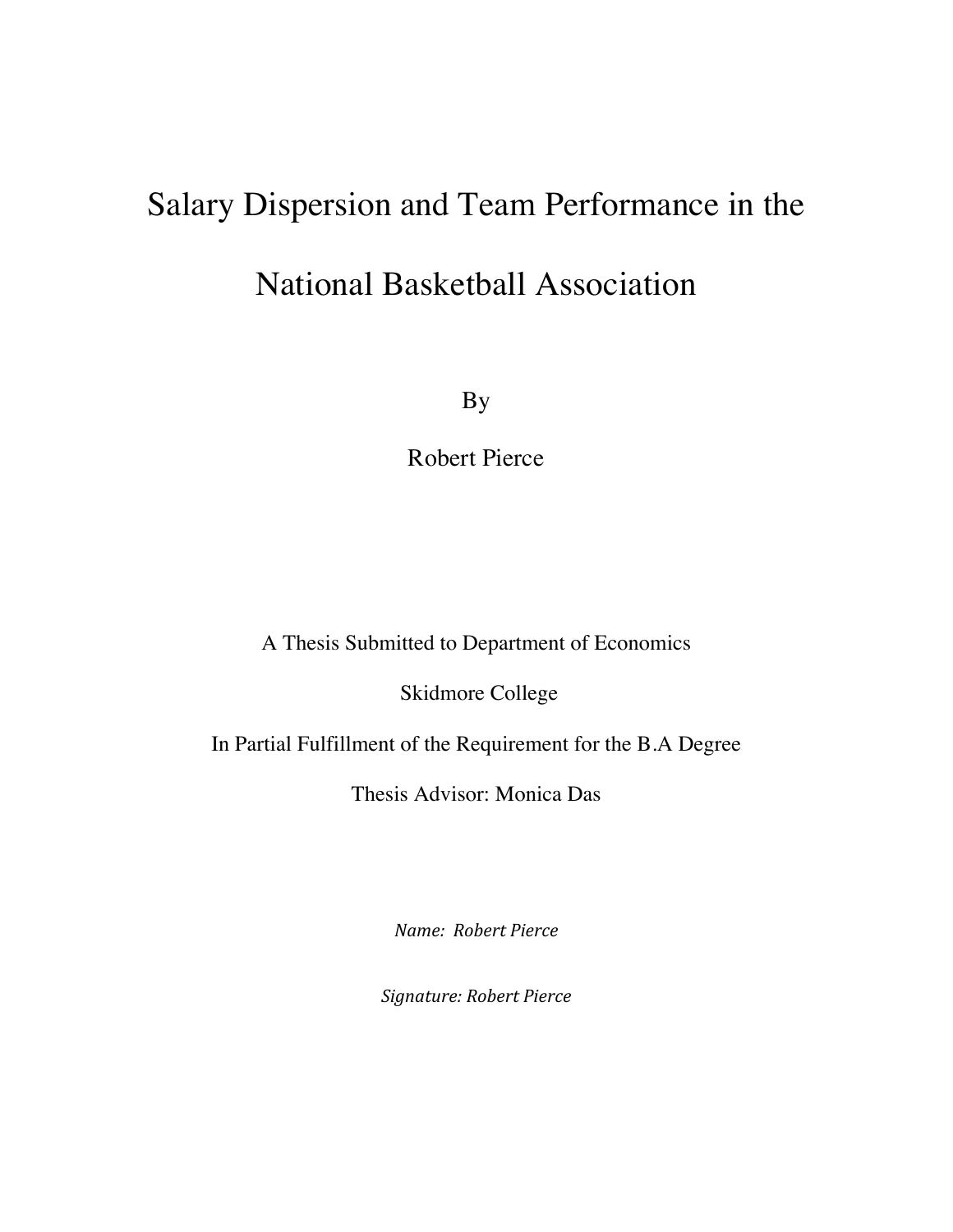#### **Abstract**

This paper explores the relationship between salary dispersion in the National Basketball Association (NBA) and team performance. Team performance will be measured by regular season win totals as well as playoff performance. I hypothesize that teams with higher salary dispersion typically perform better because of superstars in the NBA. Superstars are more effective in basketball than in any other sport because of rules inherent to the game. They also create high salary dispersions on their respective teams, and being superstars, they contribute largely to team success. This study will encompass all 30 NBA teams over the past 20 NBA seasons, 1995-96 to 2015-16.

**Keywords:** National Basketball Association; Salary Dispersion; Team Performance; Cohesion Theory; Tournament Theory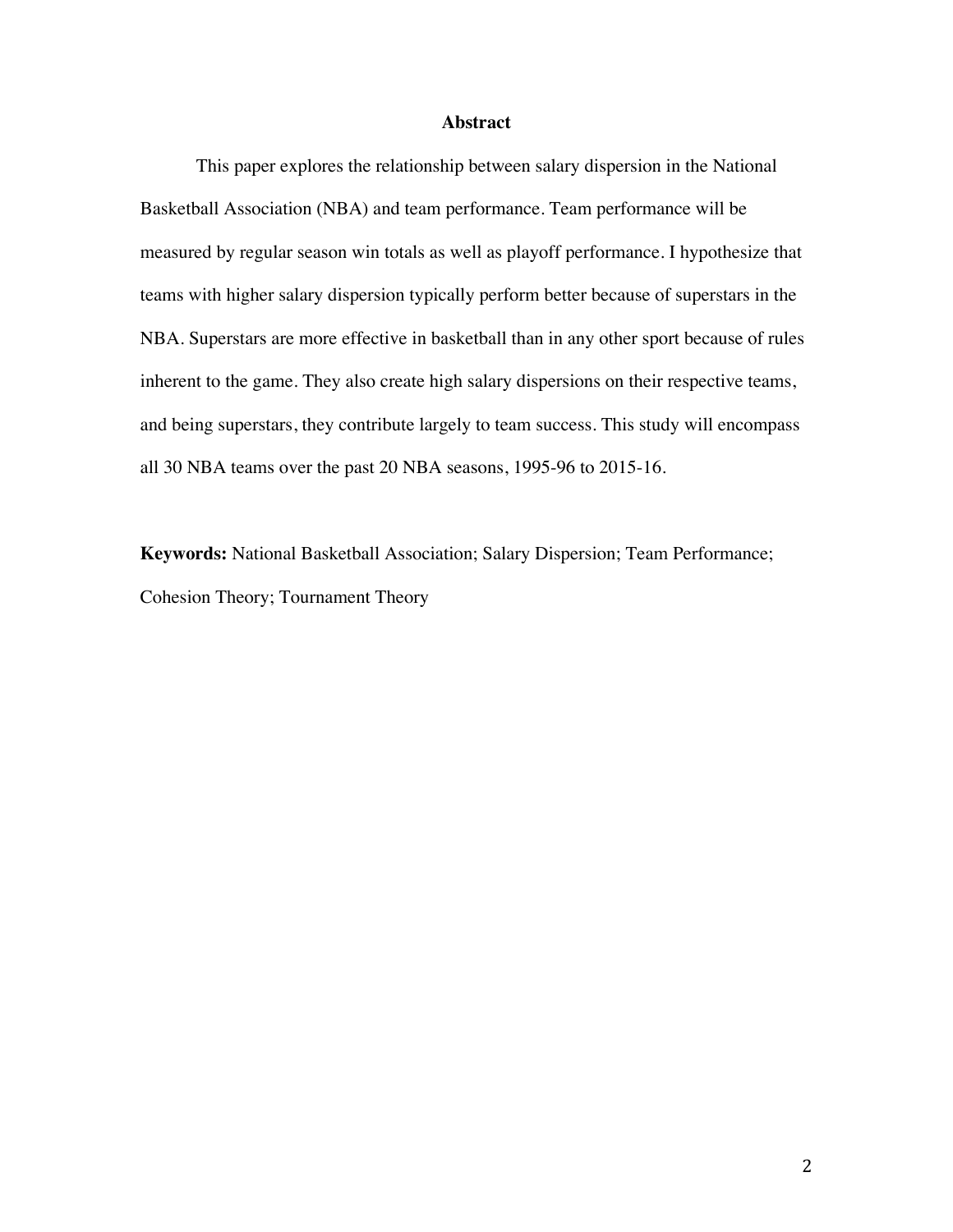#### 1. Introduction

The National Basketball Association (NBA) is widely regarded as the top basketball league in the world. It consists of 30 teams, 29 of which in the United States, with 1 team in Canada (Toronto Raptors). The league was created as the Basketball Association of America (BAA) in 1946, but later adopted the National Basketball Association name after merging with the National Basketball League (NBL) in 1949. Teams consist of 15 players with 12 of which being active and able to play at all times.

 Collective bargaining agreements (CBA) are a contract between the NBA and the NBA players' association (NBAPA) that help shape the schematics of player contracts, revenue distribution, and trades, among many other things. Over the years collective bargaining agreements have affected salary dispersion on NBA teams. With the introduction of the "max contract" players can take anywhere from 25-35% of a team's salary cap. Having two max contract type players will result in a small amount of cap remaining for the other 13 members of the roster. This is certainly a strategy currently used by many General Managers in the effort to create a "super team". A super team consists of traditionally 3 or more stars that overshadow the rest of their teammates. Recent examples of super teams include, the 2007-2012 Boston Celtics, 2011-2014 Miami Heat, 2015-2017 Cleveland Cavaliers, and the 2014-2017 Golden State Warriors. There are several recent championship-winning teams that wouldn't traditionally be considered super teams, such as the 2004 Detroit Pistons, 2011 Dallas Mavericks, and 2014 San Antonio Spurs. Super teams tend to have higher salary dispersion, in that there is a greater variance between the top end players and bottom end players. Super teams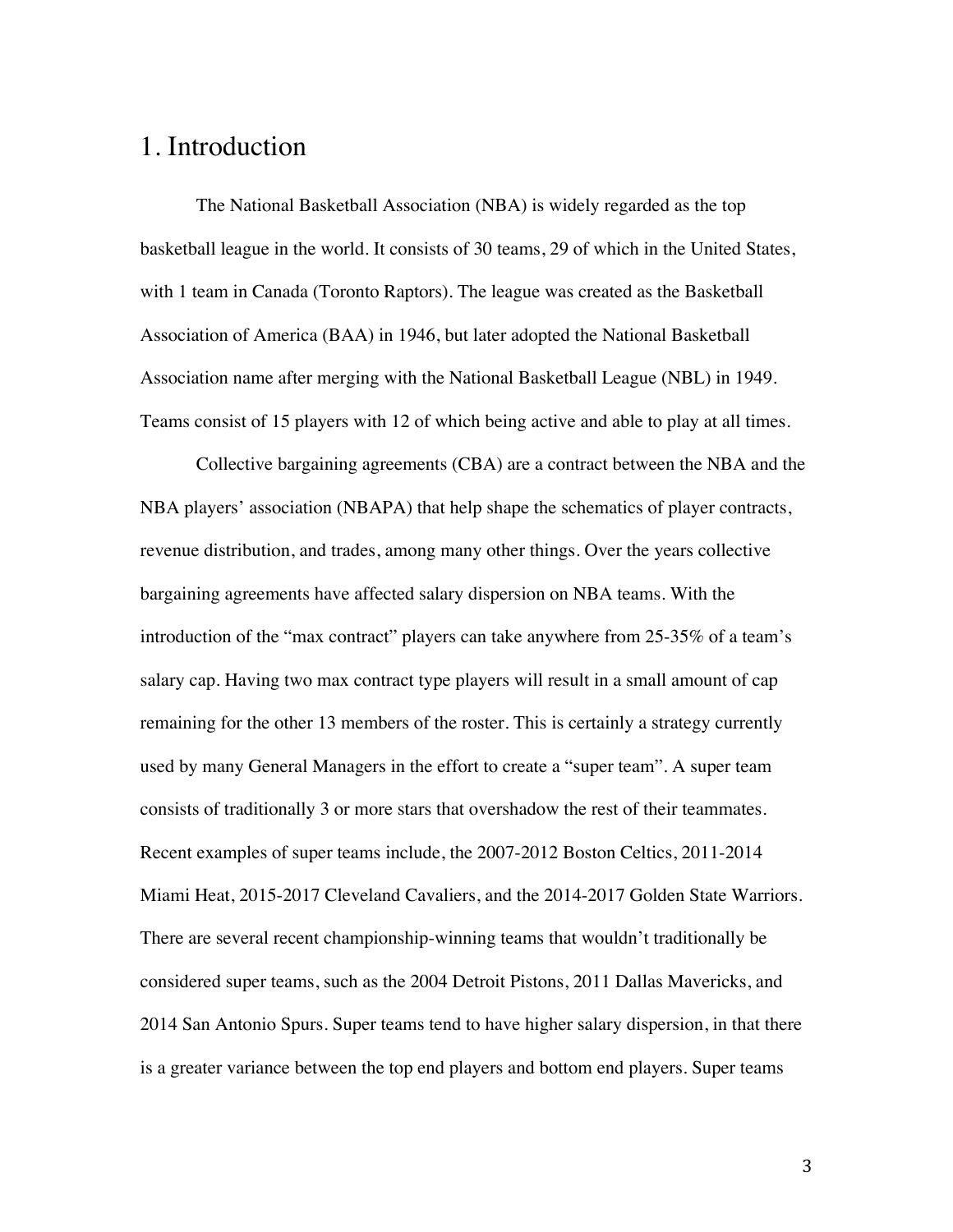have become more common in recent decades. In the 1950's and 60's Bill Russell led the Boston Celtics to 11 championships in 13 years and often battled Wilt Chamberlain's Lakers. This era of basketball was characterized by this rivalry, but these still don't classify as super teams.

 The National Basketball Association (NBA) consists of 82 game seasons. Collective bargaining agreements over the years have created salary caps in which teams cannot exceed without paying a severe luxury task. Team salary's can be dispersed between a couple superstars or several journeymen. If we can conclude which is the better option, we will have a better tool for executives to use when negotiating contracts. Looking at the current literature there seems to be a disagreement between the effects of salary dispersion on team success. An extension to the literature would be the effects of salary dispersion on playoff success. Team success can be measure by regular season win-loss records; however, I would argue that playoff success is more important to teams. With this paper we will investigate the relation between salary dispersion and win-loss records and playoff performances for teams in the NBA over 20 years.

#### 2. Background

#### 2.1 Collective Bargaining Agreements

There have been a total of 11 collective bargaining agreements in the NBA. These are some of the important highlights to follow: The 1970 collective bargaining agreement was the first for the NBA. This specific agreement increased minimum salaries for the lowest paid players in the league. The 1976 CBA succeeded in merging the NBA and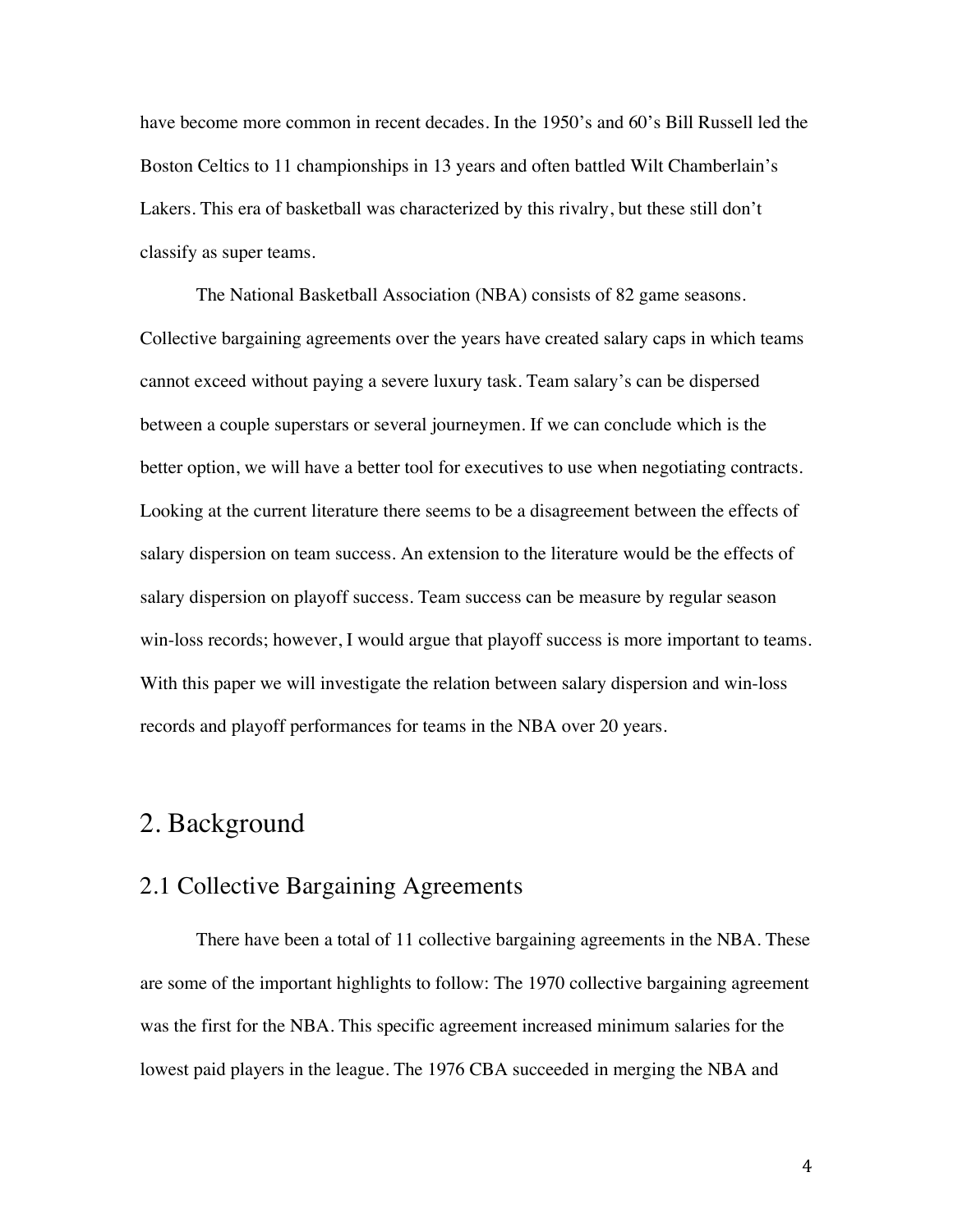ABA, as well as added limited free agency for players. The 1983 CBA added "Bird Rights" for teams (famously named after Larry Bird) in order to help teams better retain their current players (Coon, 2012). The 1988 CBA introduced unrestricted free agency, in which players could join any team in the league following the completion of their signed contracts. This was a large redistribution of power from the owners to the players, as players could leverage other teams offers against their current team in an effort to get paid more. The 1995 CBA introduced rookie scale contracts, which gave a set value of money to each draft pick, respectively going forward. For example, the first pick of the NBA draft would make \$2 million, while the second would be set at \$1.75 million, and so on. The 1999 CBA is widely considered to be the most prominent agreement between the players and owners in NBA history. This agreement introduced max salaries, which "corrected the skewness of the NBA's salary distribution" (Hill et. al, 142). Hill and Groothuis argue that the 1999 CBA redistributed wealth from the superstars to the median players and lower tier players, something that future CBA's will counteract. The 1999 CBA also introduced the luxury tax, in an effort to end the 1998-99 NBA season lockout. A luxury tax is an expensive option to go above the soft salary cap in order to retain players, resulting in a substantial tax. Cleveland Cavaliers owner "Gilbert paid \$82 million in salaries and \$7 million in luxury tax in 2014-15. Last season, Gilbert paid \$107 million in salaries and \$54 million in luxury tax. Currently, the Cavs are committed to \$127.6 million and \$27 million in luxury taxes for this season" (NBA.com). LeBron James, the current best player in the world, wouldn't sign with the Cavs until Dan Gilbert assured him that luxury tax spending wouldn't be a problem. Often, teams must dive deep into the luxury tax bracket in order to pay the talent necessary to win NBA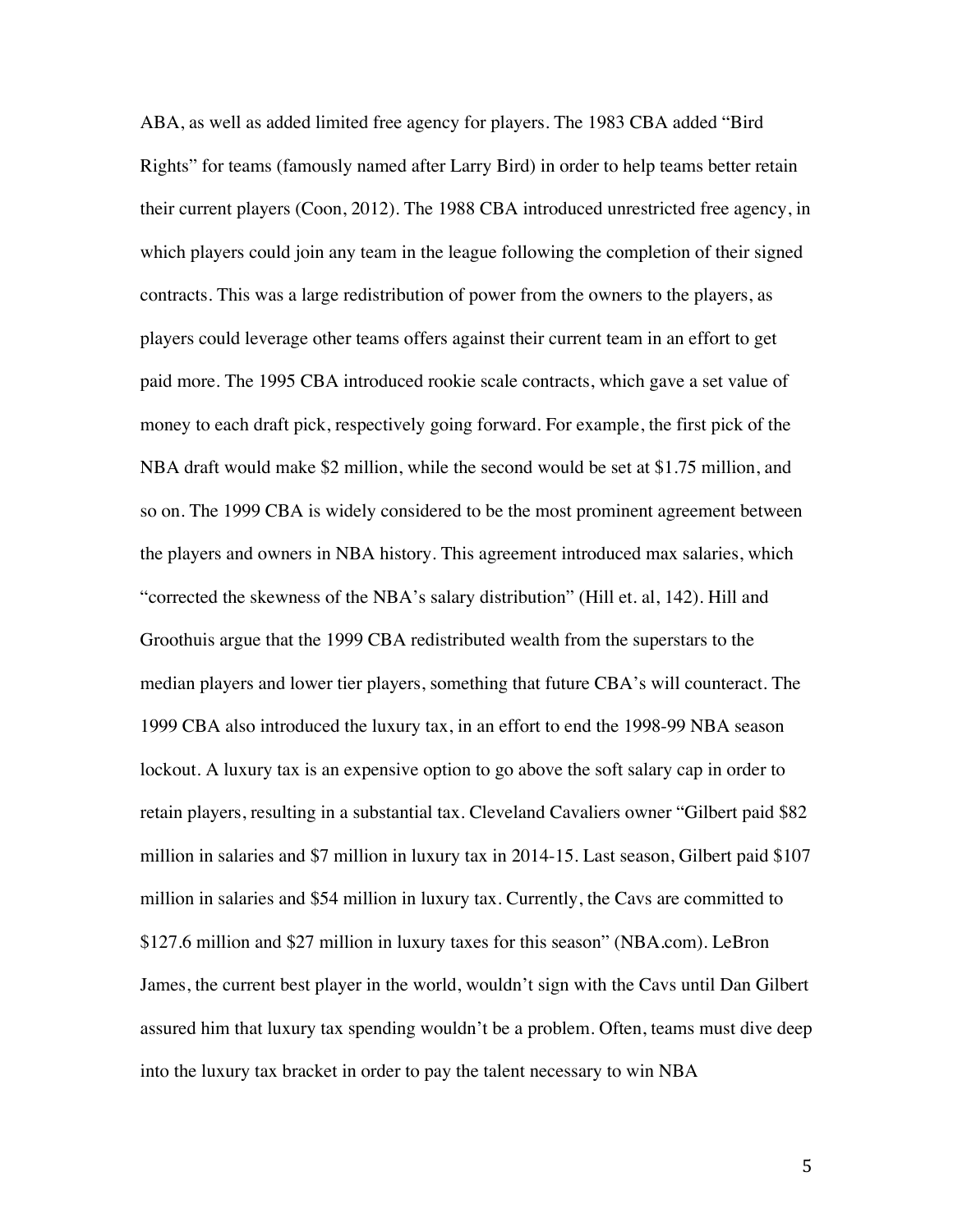championships, as the Cavs won the 2015-16 championship. Given the Economic Recession in 2007-2008, the owners proposed a severe decrease in NBA player's revenue sharing from 57 percent of league revenue available for contracts to only 40 percent. Evidently, this did not go smoothly with the NBA players and led to a substantial lockout in the 2010-11 season. The recent 2016 CBA will be highlighted further in the next section.

"In their infancy, professional sports unions struggled to escape the stranglehold of monopolistic power that owners exerted through the reserve system" (Hill  $\&$  Jolly, 344). However, with the introduction of free agency, players were freer to pursue large contracts with other teams or their own teams by threatening to leave unless paid more. Unions struggled with the competitive bidding and drastic salary differences stemming from vastly different player productivity levels. Traditional unions for non-sport settings often introduce collective bargaining agreements (CBAs) that reduce productivity oriented wage inequities, and instead replace them with seniority differentials. Through the course of several CBAs, the NBA has attempted to follow the path of non-sport unions, by rewarding veteran players with larger contracts, whilst simultaneously reducing the level of differentiation that can exist based on the productivity of players.

#### 2.2 Special Maxing

A new collective bargaining agreement in December of 2016 created a new concept of "special maxing" a player in which they can account for 35% of a team's cap space. With the 2016-2017 salary cap limit being \$94.14 million, this would equate to over 30 million dollars per special max player. This new clause is known as the "Kevin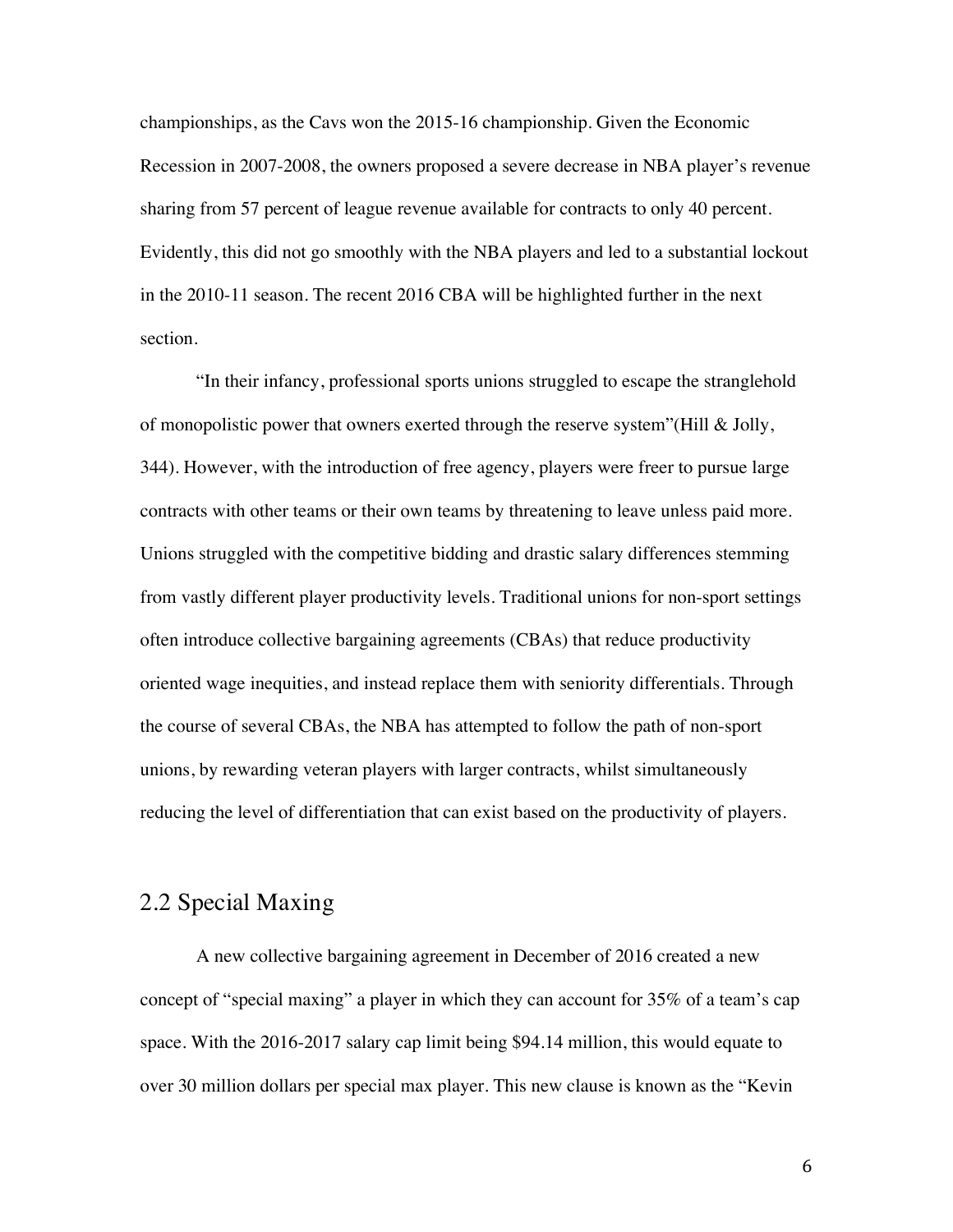Durant Rule" because of the offseason before the 2016-2017 season. For reference, the Golden State Warriors have been the best team in the NBA since the 2014 season. In the 2015-16 season, the Golden State Warriors, led by MVP Stephen Curry finished the regular season with a 73-9 record. This is the best regular season record of all time, rivaled only by Michael Jordan's 95-96 Chicago Bulls who finished 72-10. Kevin Durant was the Most Valuable Player (MVP) in the 14'-15' season and is still widely considered to be a top-three player in the NBA. Following the historic 73-win season by the Golden State Warriors, Kevin Durant decided to join their ranks. This is quite possibly the greatest example of a super team ever created. The outrage by NBA owners and executives, following this free agency acquisition led the league to the Kevin Durant Rule, where teams can pay players that they had originally drafted more than other teams. The players who are special max eligible must have been selected to an all-NBA team the season prior, or won Most Valuable Player (MVP) or Defensive Player of the Year (DPOY) in one of the previous two seasons.

 Consequences from the new CBA are already starting to show; most notably from the Sacramento Kings. The Kings traded their superstar DeMarcus Cousins to the New Orleans Pelicans for a cheaper player on a rookie contract, as well as a draft pick. Before the new CBA, this deal would have made no sense (and some argue it still doesn't), however, the Kings traded Cousins to avoid paying his new "super-max deal". Cousins was an all-NBA caliber player in his contract year, thus making him eligible for the new super-max deal created in this most recent collective bargaining agreement. This supermax would've cost the Kings \$207 million over five years to keep DeMarcus. This implied that DeMarcus would have taken up 35% of his team's salary cap. Not even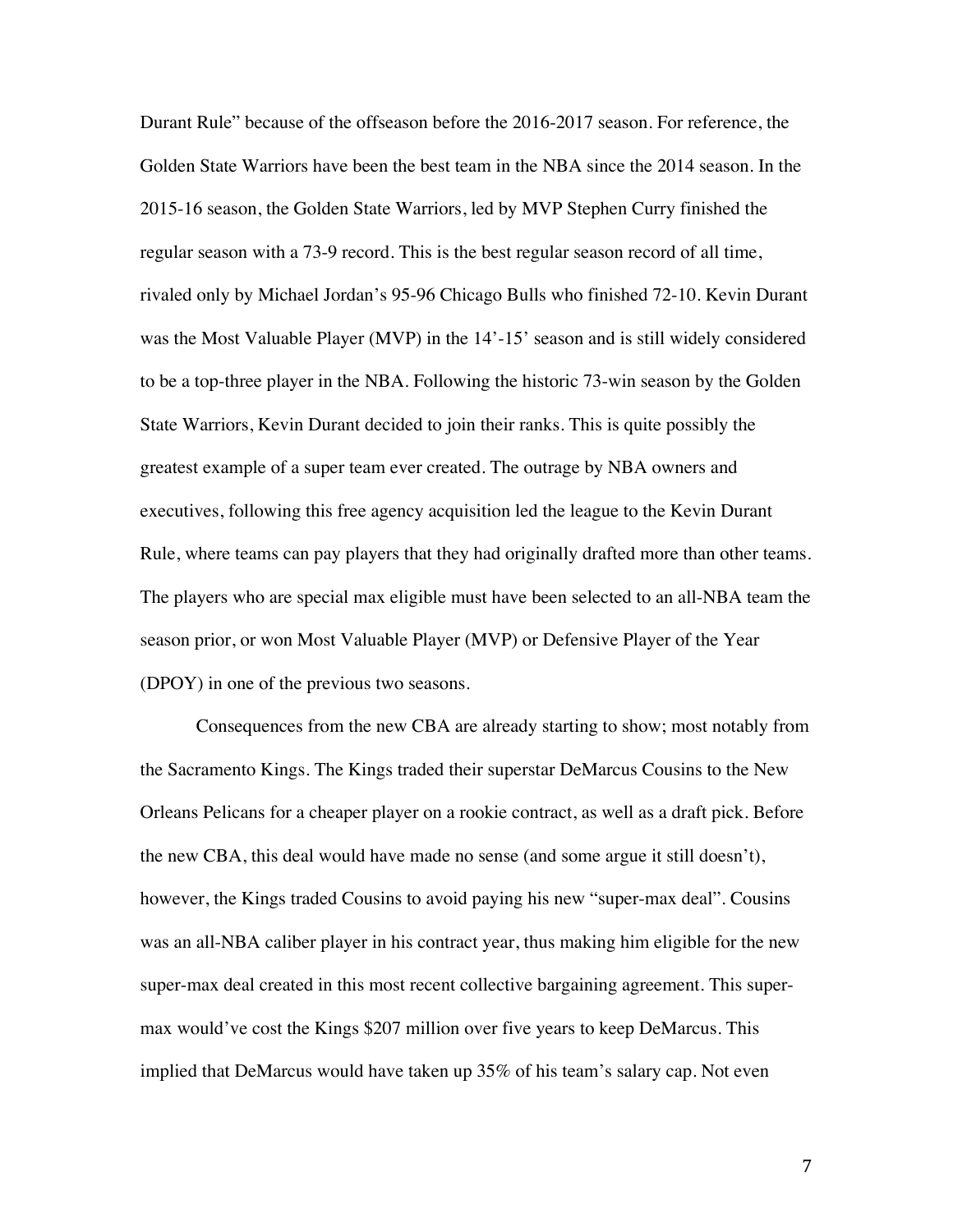LeBron James, the best player in the world for the last decade, has exceeded 30% of his team's cap. This unprecedented contract forced the Kings to trade DeMarcus for pennies on the dollar, and it is implied that other teams might do this with their stars as well moving forward. If teams issue these super-maxes, then salary dispersion will climb higher than ever before, yet might not contribute to winning as much as prior years. It is one thing to have three all-star players dominate a salary cap, but if only two players take upwards of 70% of the salary cap up, then there is very little wiggle room to fill the rest of the roster with serviceable players. This will be a problem for the NBA moving forward, as it has profound effects on salary dispersion and the cohesion theory.

#### 2.3 Play style

Play style has changed dramatically over the past two decades as well. In 1995- 1996, big men like Hakeem Olajuwon, Shaquille O'Neal, and David Robinson dominated the game from inside the paint. These players were impossible to guard near the hoop, resulting in ridiculous stat-lines of 30 points, 15 rebounds, and 5 assists each game. Michael Jordan also dominated the game during this era, as his isolation shooting kept him head and shoulders above all other players. NBA players became great when they could shoot a contested two-pointer consistently. However, with the growing obsession with the three-point line, these types of players are becoming fazed out of stardom. Three point attempts have increased steadily over the past two decades. In the 1995 season there was a league-wide average of 5.9 three-pointers attempted per game, however, the 2016 season averages 9.6 three-point attempts per game (basketball reference). This is a huge shift in play style, as the game is moving from inside to outside. Perimeter play or half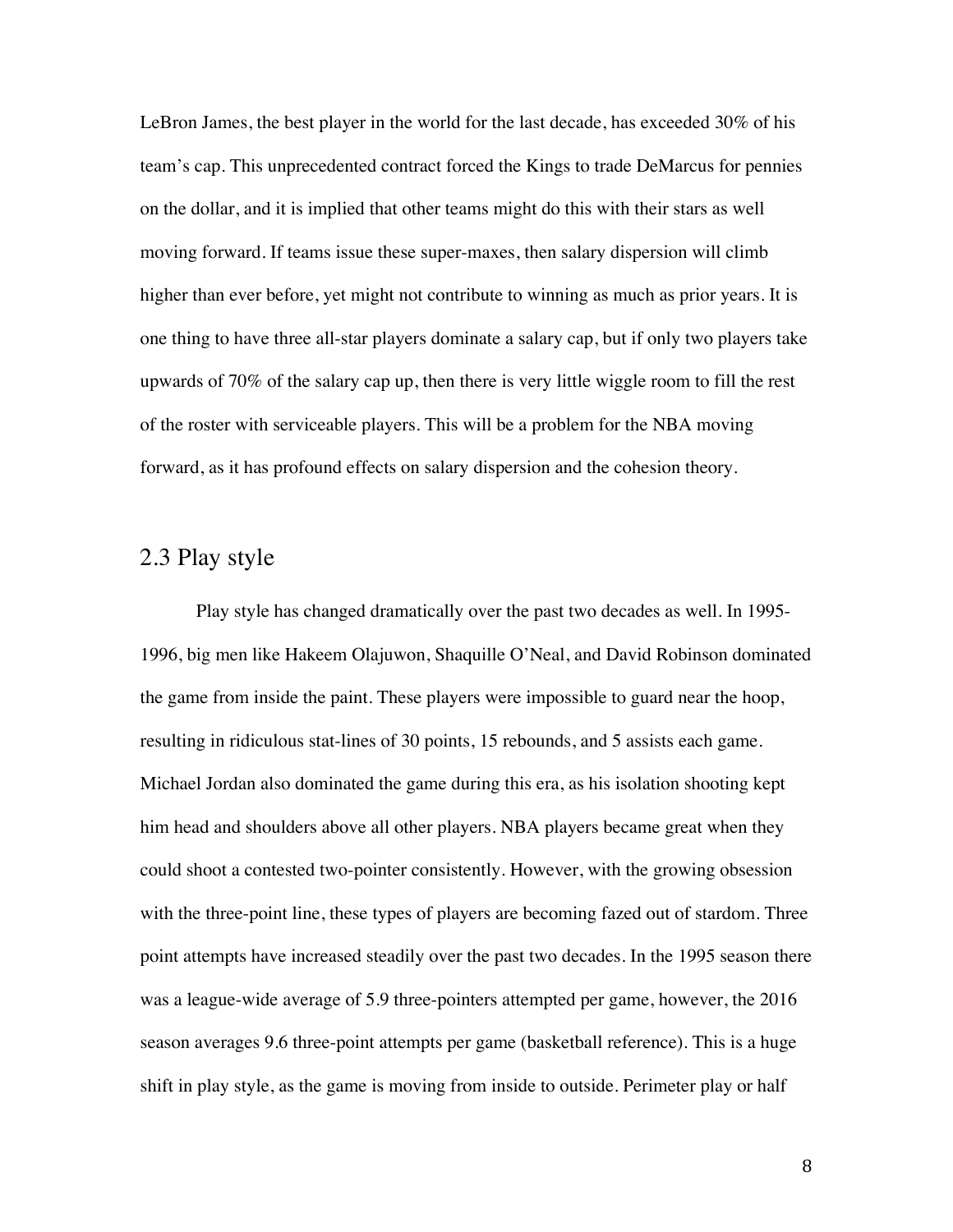court play is much more common than posting up near the basket in today's game. This makes sense if we calculate the expected value of each shot. Suppose there is a player who shoots 40% from the three-point line (this is considered a good shooter). Their expected value for every three-pointer attempted is 1.2 points. That is equivalent to a 60% shooter from inside the arc (where all attempts are worth two points). Three-pointers can often be wide-open shots, while twos are often contested by defenders, making a three-point attempt a much more viable shot. This shift in NBA play has given rise to a new breed of players, called sharpshooters. Stephen Curry is the most notable shooter in the NBA and he is considered a superstar. He is still on a cheaper contract because he resigned while injured; yet he has won the last two MVP awards.

 This shift in play style has created a wave of over-inflated contracts for onedimensional players. Often, great three-point shooters focus the majority of their practice time shooting. This seems obvious, but it makes them liabilities on defense and in other aspects of offense, leading to hindering performances, in an effort to excel in the one category NBA teams are emphasizing. This overpayment of sharpshooter contracts has led to salaries being eaten up by this type of player, when in reality, teams need rebounders and other players with good intangibles that help make winning plays. With teams paying substantial salaries to one-dimensional sharpshooters, we see teams having trouble filling their roster with players of necessary skillsets. Salary dispersion is inherently effected by these overpayments, as it will create a larger dispersion if an entire salary cap is paid to three above average sharpshooters.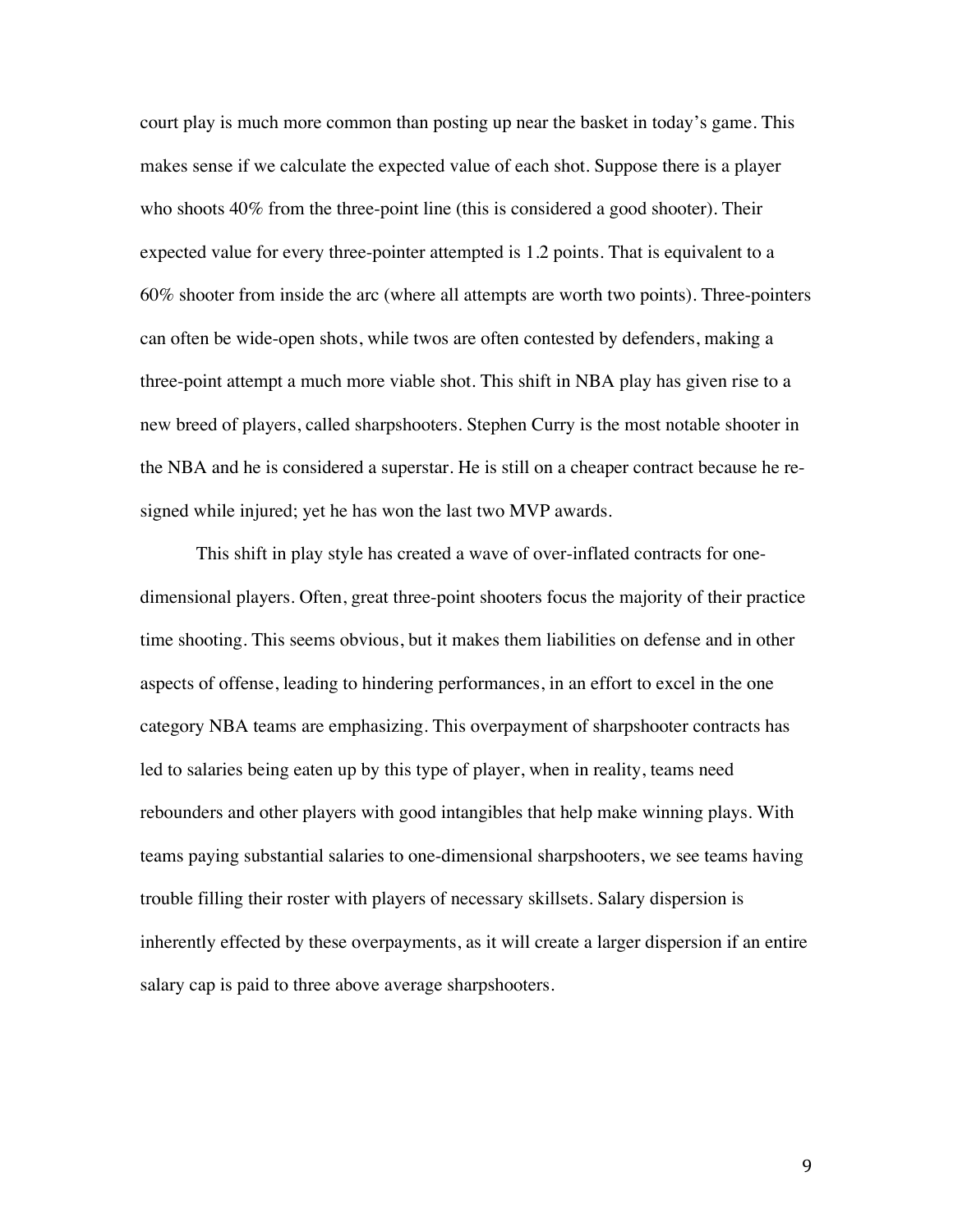### 3. Literature Review

#### 3.1 Parity

The NBA is historically the league with the least amount of parity of the four major sports. "Exploring Interleague Parity in North America: The NBA Anomaly" by Duane W. Rockerbie explores this phenomenon. Parity is important for the NBA because of the importance of unpredictability to fans, and therefore advertisers as well. The uncertainty of outcome hypothesis suggests the perfect mix of unpredictability and predictability will maximize profits and league-popularity. Thirty owners and a commissioner is a sort of "joint venture" headed by the current commissioner, Adam Silver. All four major sports leagues in North America use some sort of revenue sharing, indicating that competitive balance is an important aspect of these leagues.

The NBA anomaly signifies that the league has had much less parity than the other three major sports leagues over the past three decades. "Despite this empirical fact, the NBA has experienced an impressive increase in revenues over the last three decades, from an estimated US\$843 million in 1990 to an estimated US\$3.68 billion in 2011, resulting in an average annual growth rate of 15.3%" (Rockerbie, 290). The NBA has never truly focused on parity, but instead intentionally promoted superstar players in key rivalry matchups. This paper argues that this lack of parity is actually inherent to the game of basketball. This is a caveat of the high number of scoring attempts per game in basketball, eliminating the significance of random occurrences that are frequent throughout basketball games. Given eighty-two games in an NBA regular season, teams' records are fairly close to their "true record". Scoring attempts are much less frequent in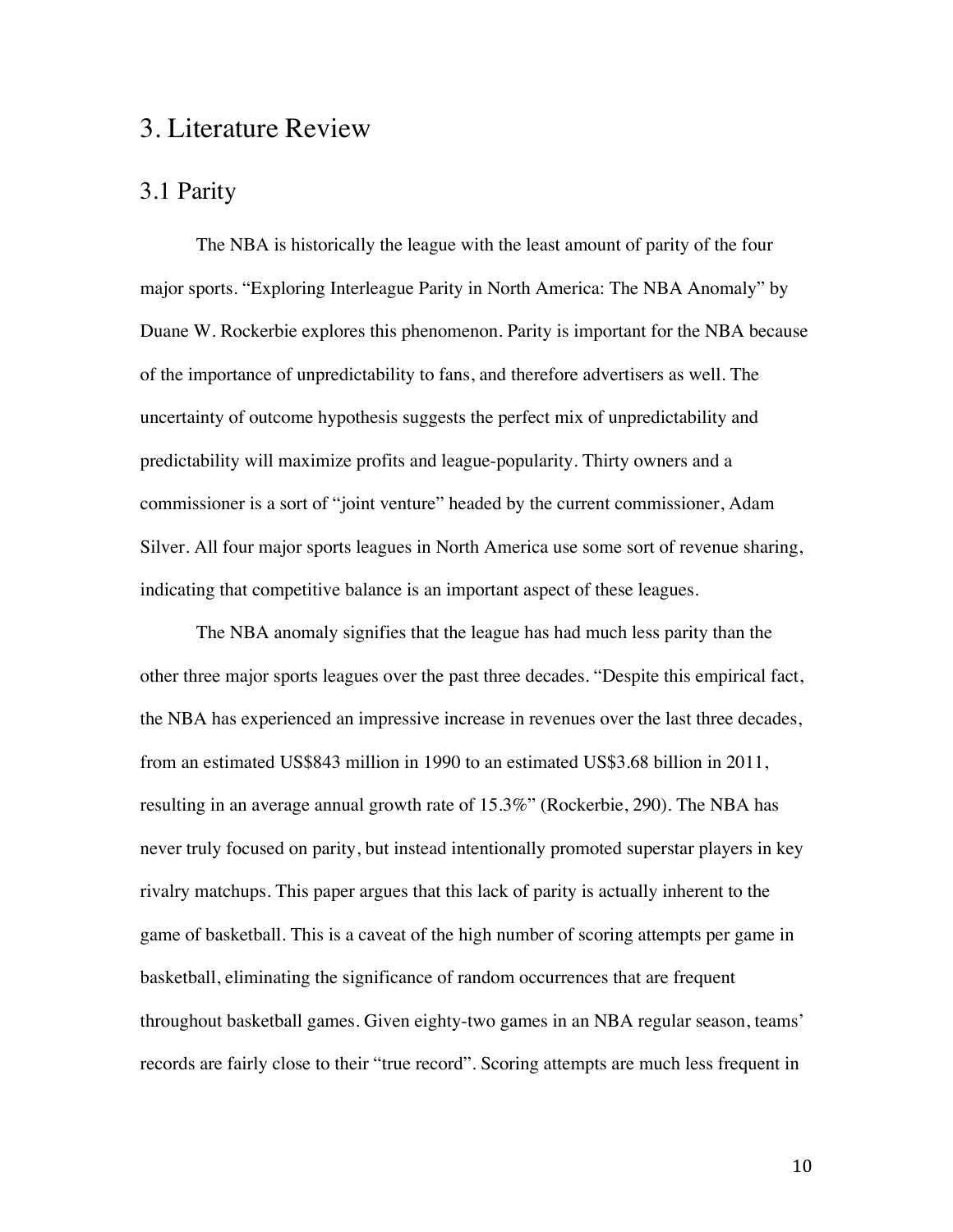the other three sports leagues. Scoring attempts are also difficult to define in Football and Baseball.

 Another explanation for the NBA anomaly is the "superstar effect", where a superstar will have a greater effect on their team in the NBA than any other sports league. This is due to the few amount of NBA players on an active roster compared to other leagues. "An NBA team is allowed only 12 players on its roster, in comparison to the 23 players in the NHL, 25 players in MLB, and 53 players in the NFL" (Rockerbie, 300). This allows for individual players to have a greater effect on their teams than superstars in other leagues. Given the limited number of superstar players in the NBA, their effect is even more impactful. LeBron James, who may be the most iconic superstar of this generation, has been to the previous seven NBA finals. LeBron has won four out of the last eight Most Valuable Player (MVP) Awards, signifying that superstars truly carry their teams to contention in the NBA.

Through an econometric analysis, Hausman and Leonard discovered that TV ratings are much higher in NBA games that feature at least one superstar. Therefore, they generate a large amount of revenue for the league, and their respective teams. Superstar effects are not to be underestimated, as they have a large amount of sway on television audiences. "The 1993 NBA Finals, which featured Michael Jordan, averaged a 17.9 Nielsen television rating. The 1994 Finals, however, averaged only a 12.2 rating despite the presence of the New York Knicks, a team playing in the largest Nielsen market" (Hausman & Leonard, 1997, 586). Michael Jordan's first game back from retirement in 1995 captured 11% of all US households televisions, which was the highest rated regular season game in 20 years. Companies, in which Michael was the spokesman for, saw large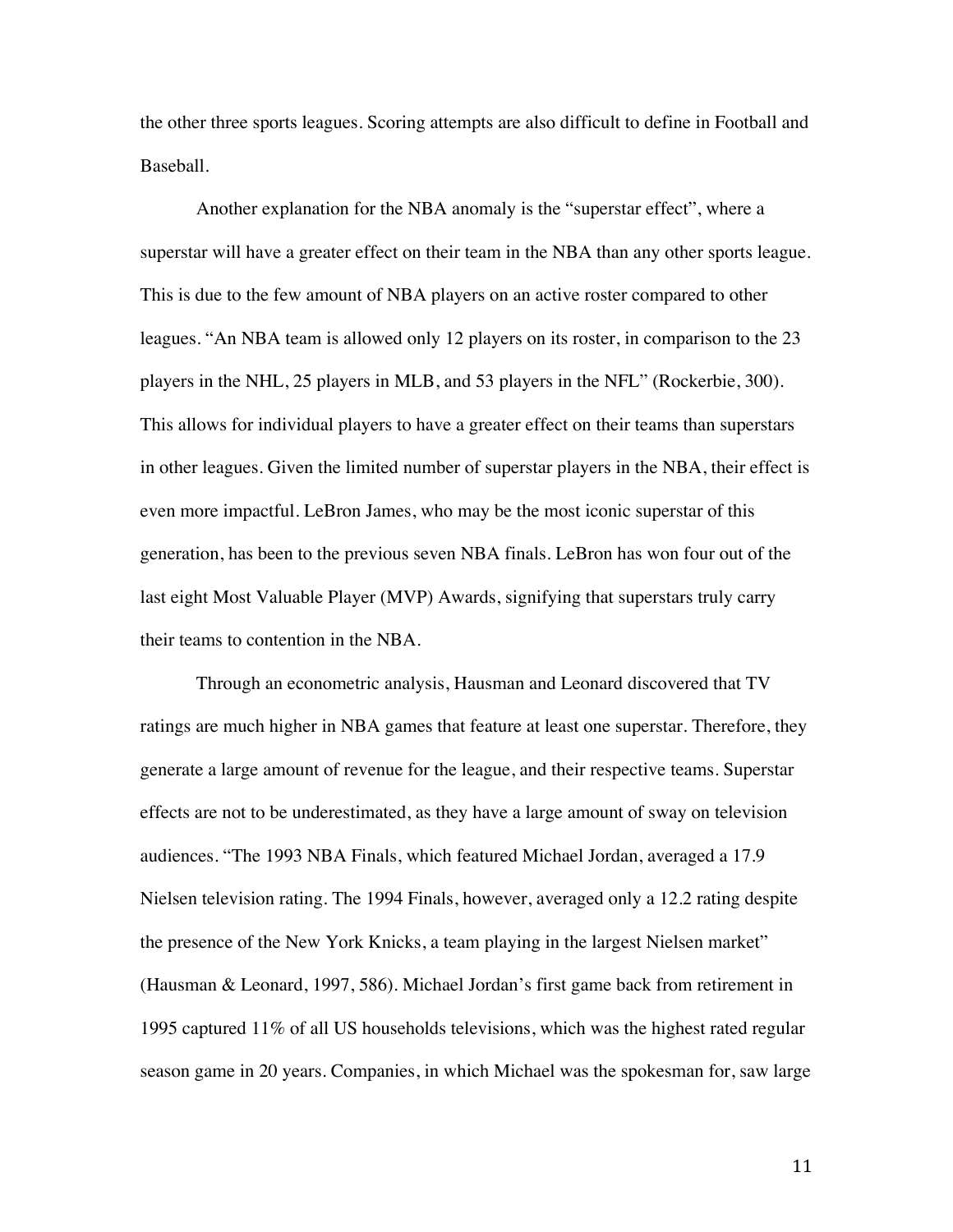increases in their stock prices after his return announcement, including McDonalds and Nike. The authors found that a player such as Michael Jordan can have positive effects on the revenues of other teams, by making the league more popular as a whole. Hausman and Leonard (1997) estimate that Michael Jordan is worth more than \$50 million to other teams in the league (600).

#### 3.2 Salary Dispersion

The paper, "A game-level analysis of salary dispersion and team performance in the national basketball association" by Hajime Katayamaa and Hudan Nuch uses gamelevel panel data in their research. In professional sports, teams pay their players salaries. Some sports will pay their players relatively equally, while other sports have a high percentage of salary focused on a few star players. "Given a fixed payroll budget, it is unclear which salary structure leads to better team performance: is it a more disperse or a more compressed structure"(Katayamaa & Nuch, 1193)? Akerlof and Yellen (1988) argue that compressed and even salary structure leads to "harmony and cohesion" among teammates, thus increasing productivity. The tournament theory, however, suggests greater salary dispersion incentivizes players to exert more effort and increases productivity. This study uses individual game outcomes as well as regular season winloss records. They found that salary dispersion has no causal effect on performance, regardless of the level of dispersion. This indicates that players do not care or care little about the salaries of their NBA teammates. This game-level analysis conclusion directly coincides with their season-level findings as well. This is directly contradictory to instances within the NBA. There have been numerous instances of NBA players unhappy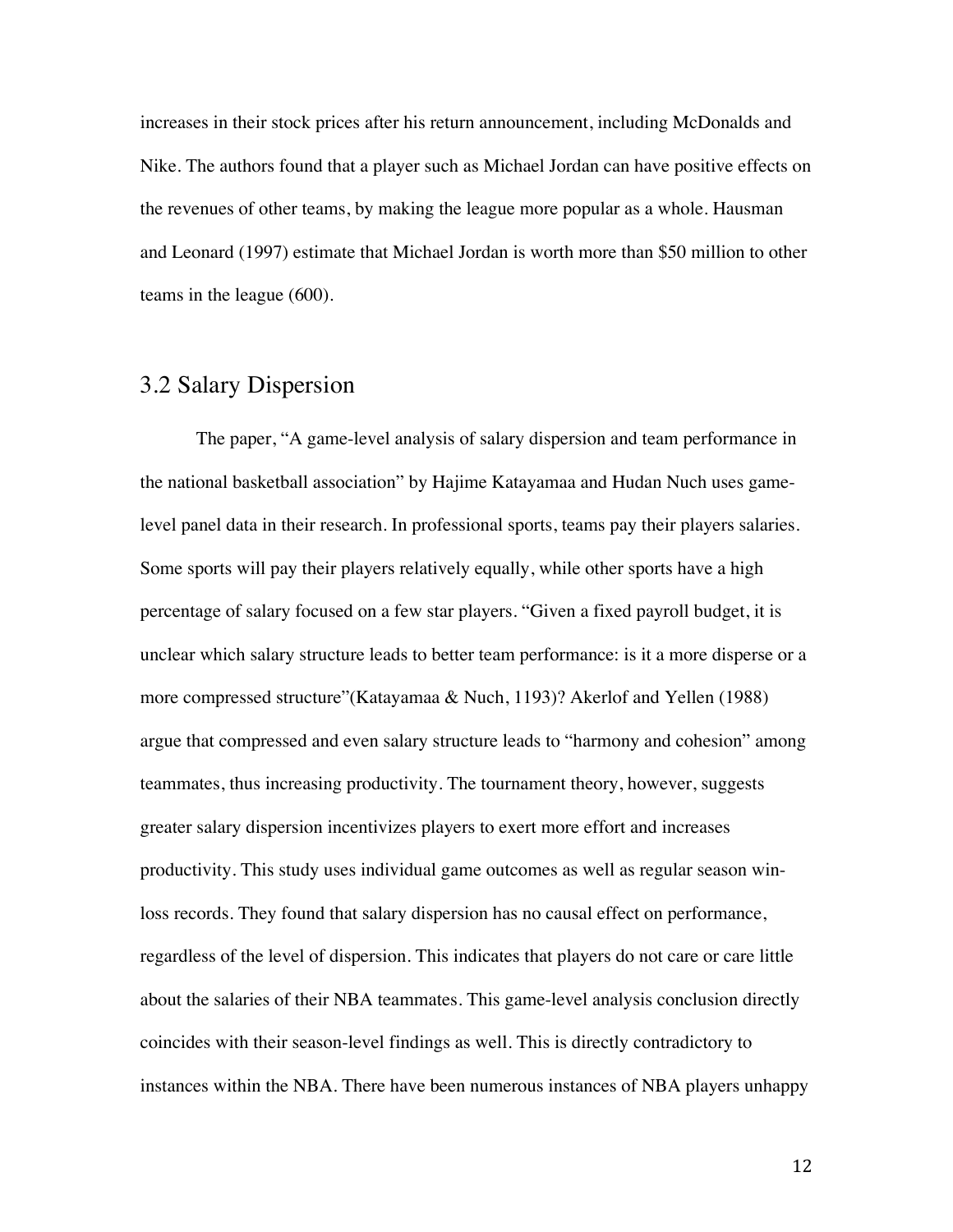with their salary, given the compensation of other players as their frame of reference. For example, Timofey Mozgov was a critical rim-protector for the Cleveland Cavaliers in the 14-15' NBA season; however, he became a relative non-factor in the 15-16' season, due to performance issues. The Cavs were already paying 72% of their salary cap to LeBron James, Kevin Love, and Kyrie Irving. This high-level salary dispersion between the "Big 3" and the rest of the Cavs pushed Timofey Mozgov to the Los Angeles Lakers for a 4 year, 64 million dollar deal. This is a clear example of high instances of salary dispersion leading to teams losing talent. Although their conclusion of salary dispersion having little effect on team performance may be correct, I claim their assumption that players care little about the salaries of their teammates to be wrong.

 This study of employment can be extended to the NBA. If players are underpaid, do they underperform? Or do they exert more effort in an attempt to receive higher compensation? Of course, the NBA is much different than a typical occupation, however, some of these factors can play into NBA player productivity.

 The wage-effort hypothesis can support or oppose the team cohesion theory in basketball. If players are all paid the same amount, then there is no one to compare wages with, resulting in workers/players being content with their salaries. This might create divide, however, where better players feel that they aren't paid a fair value for their level of productivity, which could possibly lower their performance in the long-run. This level of inefficiency could be evidence towards the tournament theory in the NBA, where a greater level of salary dispersion will increase performance because players will try to earn larger salaries. Also, salaries are more upward/downward mobile than other careers, given the volatility of production levels from players yearly. A player could be a star one-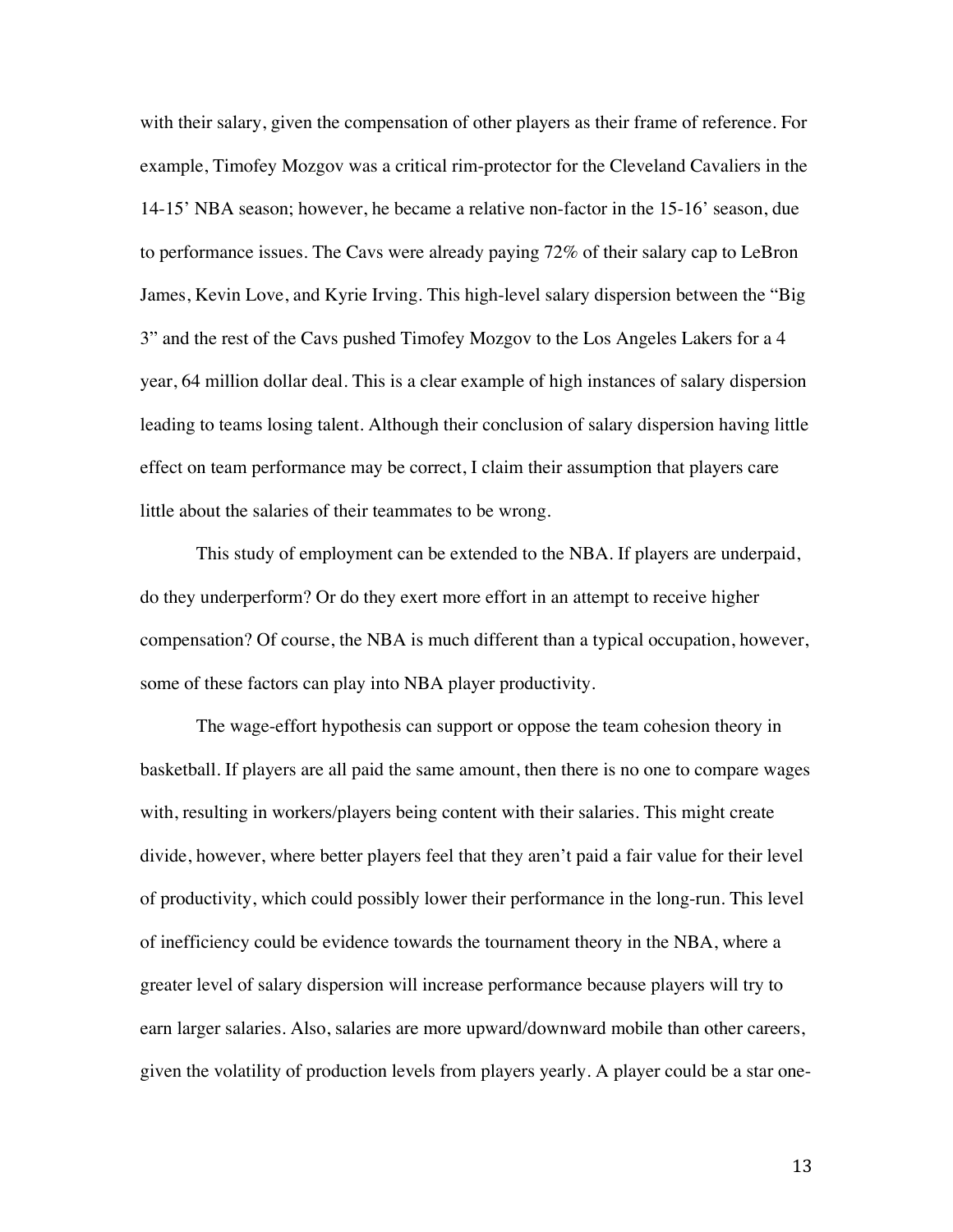year, but have a dramatic reduction in production the next year. This salary mobility can increase productivity by incentivizing players to exert more effort consistently.

There are instances when recently promoted workers/players show a decrease in productivity. This can be explained by luck contributing to their promotion, thus regressing to the mean following their promotion. This is called the Peter Principle, and this paper uses NBA data to empirically test this. The Peter Principle states that, "…everybody is promoted to his or her level of incompetence"(Dilger, 2003, 1). One explanation for this phenomenon is moral hazard, which is when employees exert more effort in order to get promoted, yet plan on lowering their effort and productivity once they're promoted. Another excuse for this principle is the expectation of less effort given a promotion. "The promotion to a position with less work is then a reward for past effort and serves as an incentive for lower and younger employees to work hard for the same. It is a soft form of retirement" (Dilger, 2003, 1). This soft-retirement incentivizes younger employees to work harder for years, so that they may enjoy a decreased workload paired with higher pay later on.

Studies on the effects of player mobility, as well as sports market size on salary earnings are prominent in this field of research as well. This study by Lee, Leonard, and Jeon measured pay and performance in the NBA from 1991-2008. "This study recognizes basketball as an offensive and defensive team sport while considering each individual player rather than individual teams as the unit of observation. And thus no team-level effects such as number of team wins are considered in this study"(Lee et. al, 2009, 2). This paper differentiates itself from others by (1) studying the capacity of the local market to hold more teams or not, and (2) frequency of players movements between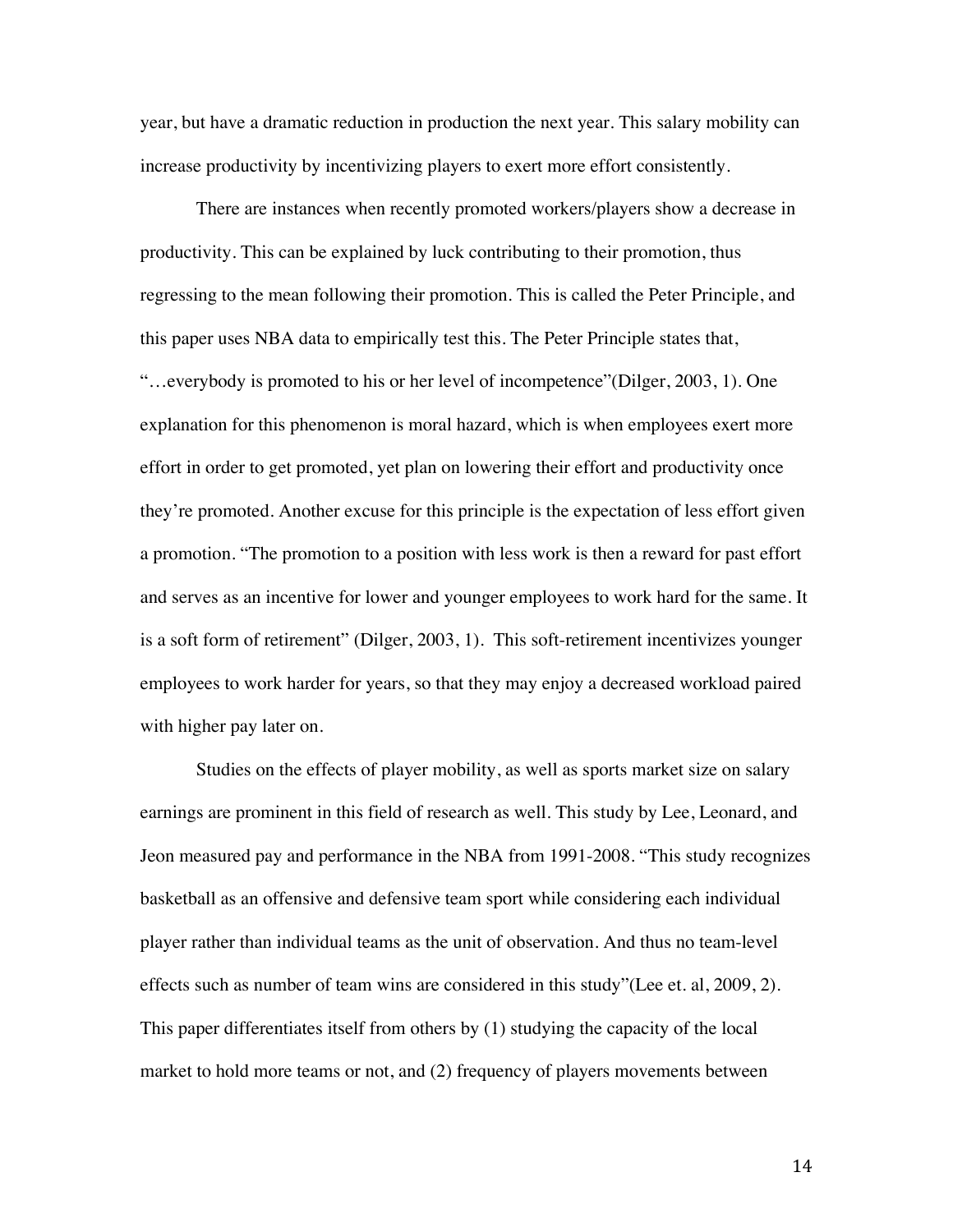teams. They concluded that scoring ability was the largest determinant in a player's salary. They also determined that rebounds and assists and blocks all have their own specific values in terms of contract values, as they are weighed differently. Players that move more were found to have a lesser salary and often less talent. If a team is found to compete with other local teams in the sports market then they typically have lower salaries.

This paper contributes significantly to previous literature, however, it has some downfalls, most notably, their conclusion on local sports markets. Sports markets that have a lot of local competition, i.e. Los Angeles, New York, Dallas, typically offer some of the largest salaries in the four major sports leagues. Los Angeles has two local NBA teams, the Clippers and Lakers, yet they both are almost always in the luxury tax bracket.

Koch and Nafziger employ a moral hazard model to determine the trade-off between incentive provision and inefficient job assignments. Workers are often incentivized through promotions; however, sometimes they are better suited for their current position. They argue that there is a job distortion in promotion decisions, mainly derived from employees being better suited for their previous position, over their promoted position. However, demotions are rare in any work environment, but employers theoretically should demote a worker if they're not well suited for that position. "Put differently, why do some employees rise to their level of incompetence and then remain at that hierarchy level, a phenomenon known as the Peter Principle" (Koch & Nafziger, 2007, 2). The authors argue that employees towards the bottom of the skill spectrum who get promoted, will be worse off in their promoted position, due to the severe amount of additional effort required for them in the new position.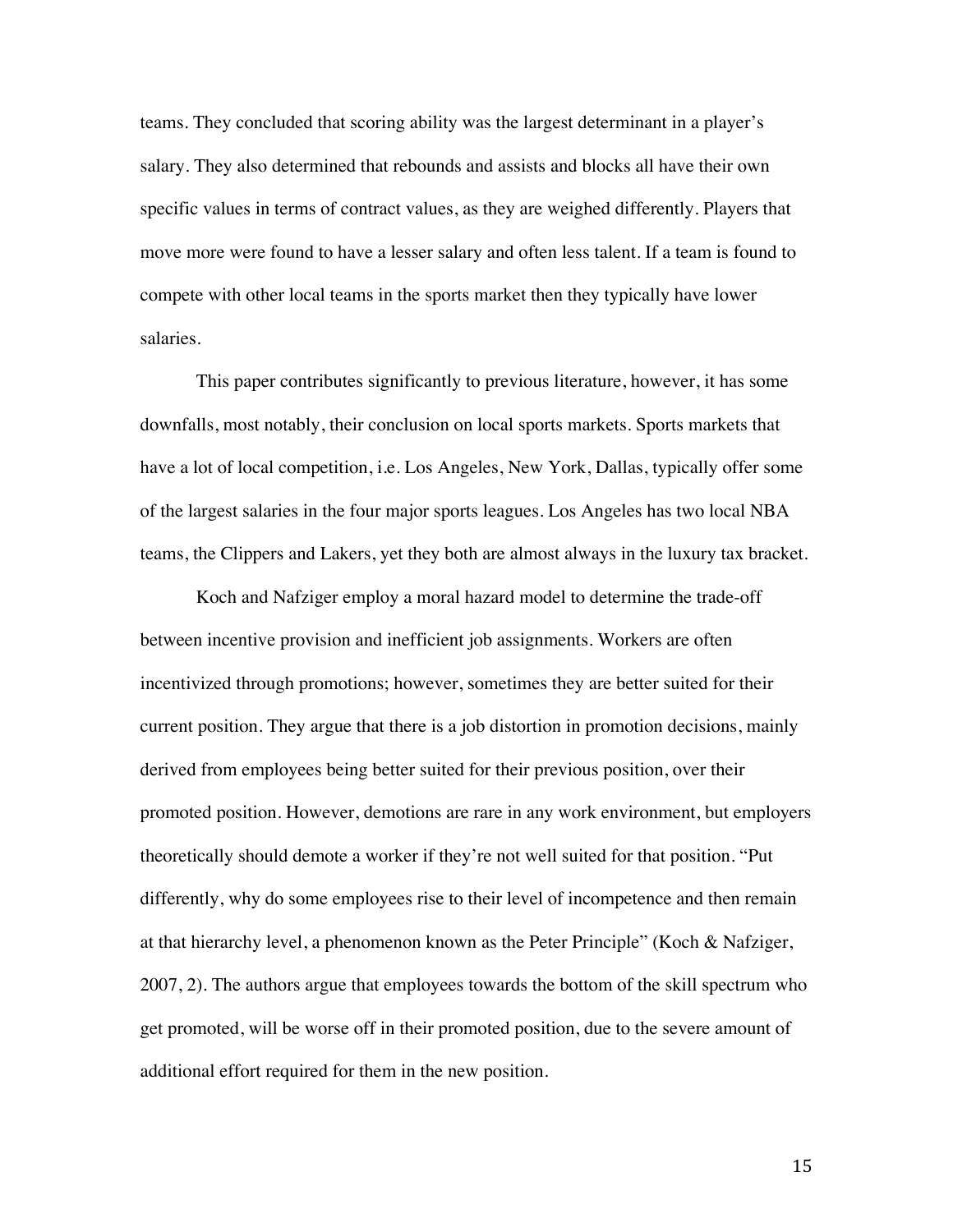Tangents can be drawn to the NBA where a team will offer a large role and contract to a player not deserving of it, leading to a feeling of failure and inadequacy for the player. Another route for the Peter Principle would be a player getting paid substantial money compared to previous contracts, yet decreasing productivity because they are contracted at that price regardless. There have been many cases in the NBA of "lazy players" who dropped off after receiving large contracts. The safety of these multiyear deals allows recently signed players to take it easy.

#### 3.3 Cohesion Theory

Cohesion theory states that the less disperse wages are, the more productive the workers of a firm will be. Levine's (1991) argues: "The fundamental hypothesis of this paper is that a firm with large wage dispersion will have a less cohesive work groups." He claims that firms who consider cohesiveness will have a more homogenous wage structure, while firms that don't value cohesiveness will often have more disperse wages. He also believes firms who have a high skilled work force, which often results in higher wages for those workers, will trickle down to a small increase in wages for less skilled workers, in order to maintain some level of cohesion. Furthermore, the outcome will not be Pareto Optimal because low workers are getting paid more, resulting in less bottomtier workers getting hired, due to the wage increase fostered by the high-skilled workers. Levine defines cohesion as, "the propensity to obey group norms because approval of the group is valued".

Levine's models incorporate reservation wages as a means of garnishing cohesiveness. If a firm meets a workers reservation wage at its bottom line, then they will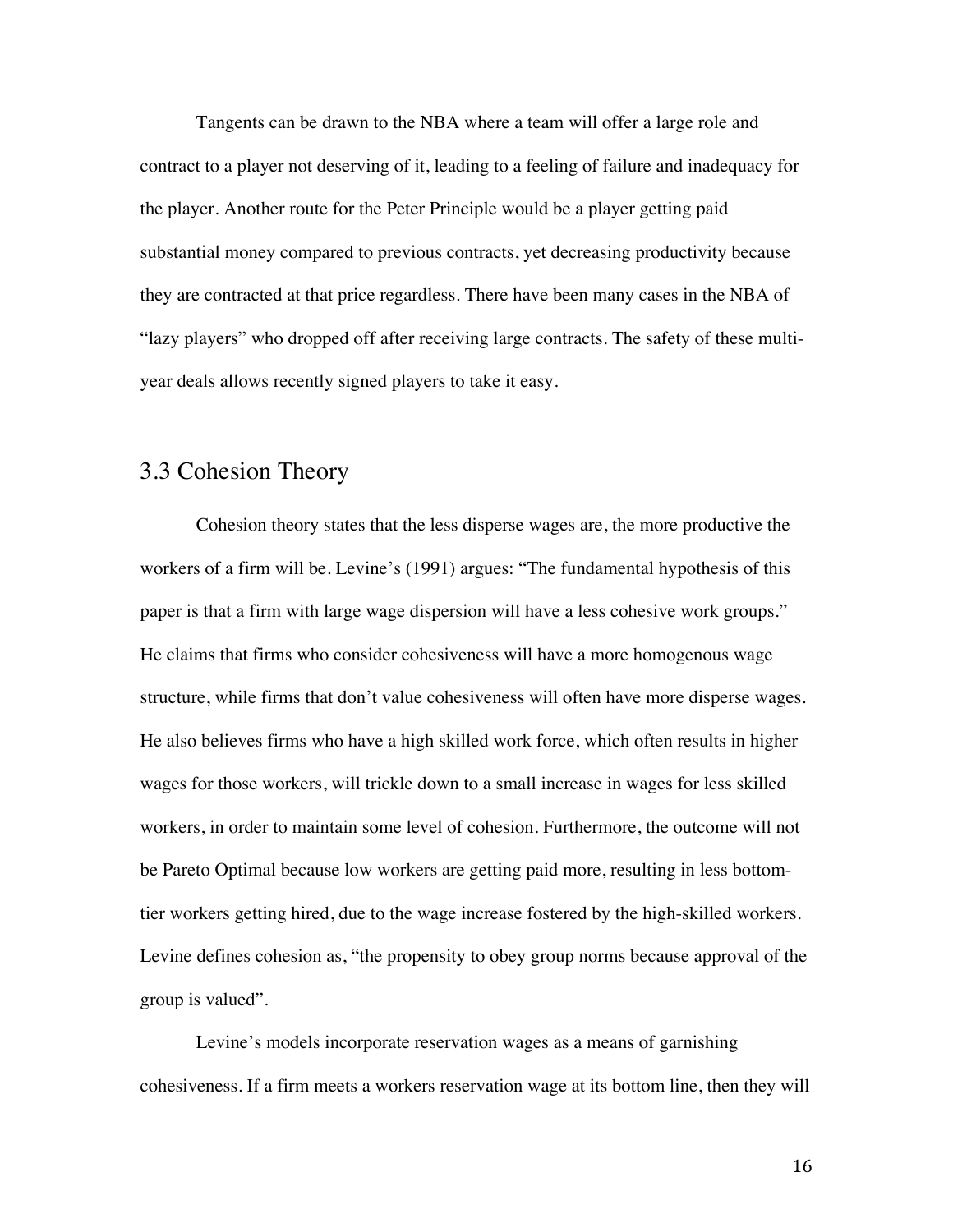work, yet maybe not at their full potential. If a firm pays a worker more than their reservation wage, there should be an increase in cohesion, as well as obedience to the firm's goals. There is a fine balance, however, between nurturing this cohesion and not overpaying for low-end labor. "In this model, the firm increases the wages to L workers until the marginal benefit of greater in cohesiveness just balances the cost of higher wages" (Levine 1991). Levine also concludes that increasing low-end wages will increase efficiency. Levine argues that a "perfectly egalitarian policy is the most productive" for the firm itself, however, it must be mentioned that this hurts high skilled laborers, who's salaries are being stretched towards the mean in an effort to increase lower skilled laborers cohesion. This study emphasizes wage dispersion as a main factor in productivity.

Workers have a perception of fair wage, and when actual wage is less than fair wage, it results in workers exerting less effort corresponding to that difference in fair and actual wage. This helps explain the existence of unemployment, particularly when the fair wage surpasses the value of the market-clearing wage. This results in a negative correlation between skill and unemployment. "The motivation for the fair wage-effort hypothesis is a simple observation concerning human behavior: when people do not get what they deserve, they try to get even"(Akerlof & Yellen, 1990, 256).

Breunig finds a negative correlation between wage inequality and performance in major league baseball. He "derives the probability of a team winning as a function of the effort of all players on both teams using a contest success function (CSF), which is useful in holding all other factors equal. The CSF is ideal because it has the "property of equiproportionate changes in effort across teams leaving the probability of each team winning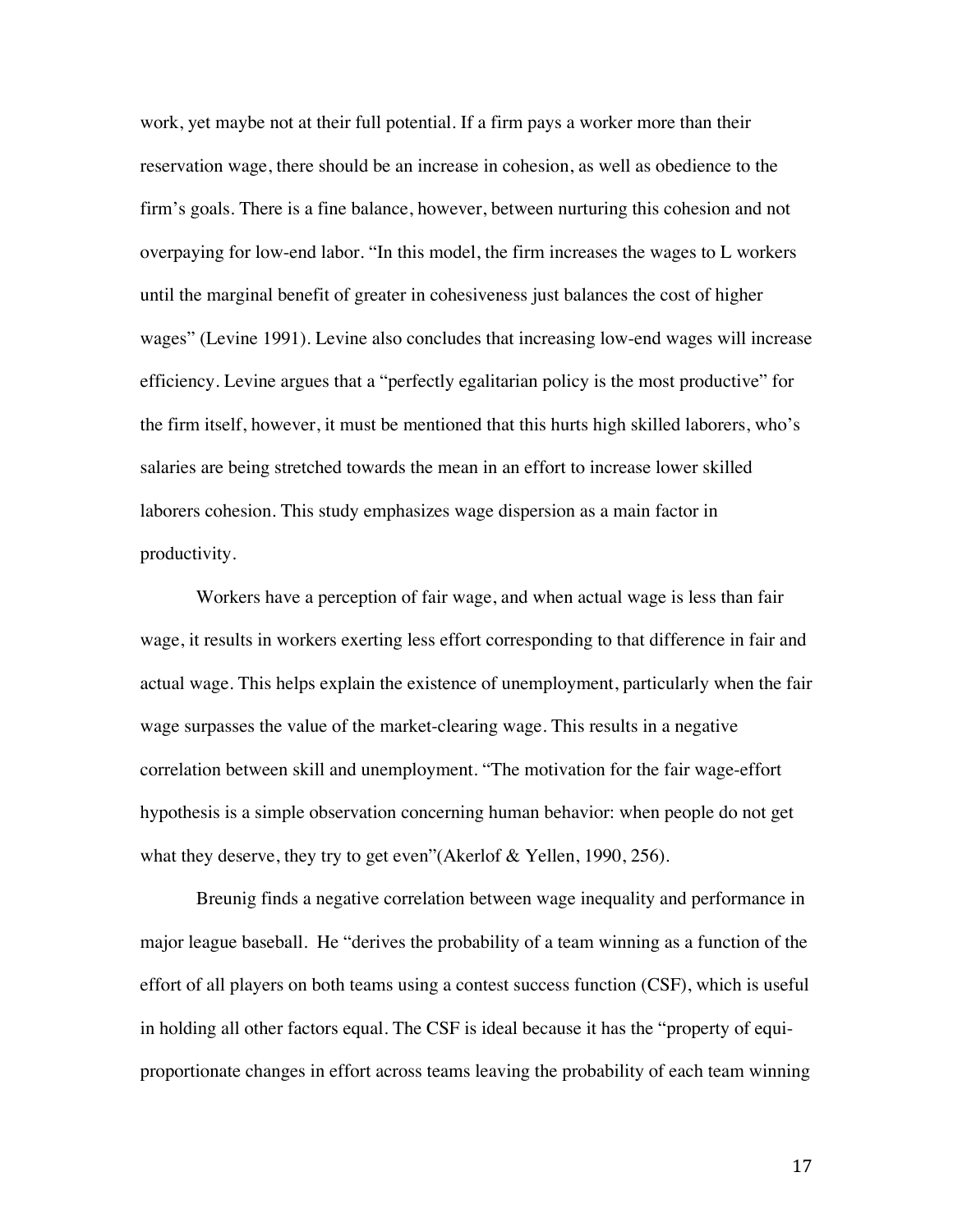unchanged". This allows the authors to solely find the impact of wage inequality on performance, whilst not being affected by other variables and metrics.

Often firms have to worry about what their workers will think from certain firmlevel decisions or actions. Milgrom and Roberts (1988) argue that firms can adjust wages in a manner, such that employees are no longer influenced by non-fiscal decisions made by firms. Therefore, "they would then be indifferent among the various decisions the organization might take, and they would have no reason not to cooperate fully in promoting the organization's objectives" (Milgrom and Roberts, s158). Applying this to basketball could deter teammates from locker room trouble because players wouldn't be concerned with the coming and going of players. As long as pay was compact, players would have no reason to garner hate for any decision made by the organization, thus creating a firm sense of cohesion.

Superstars in sports are becoming more important. They sell tickets, merchandise, and contribute significantly to winning. For example, on the last day of Kobe Bryant's career on the Los Angeles Lakers, the team sold \$1.2 million worth of Kobe merchandise in their arena (NBA.com). Superstars often require the highest salary on the team, however "on the back of escalating salary dispersion within an organization, intraorganization salary disparity may undermine group cohesion by creating feelings of inequity, thus generating destructive reactions that can impair team performance" (Tao, et. al, 2015, 152). Both Lazear (1989) and Levine (1991) argue that small salary dispersions will reduce dissonance between players, thus improving cohesiveness and productivity. This contradicts the tournament theory, in which employees or players are incentivized to perform, given the high levels of salary dispersion and earning potential.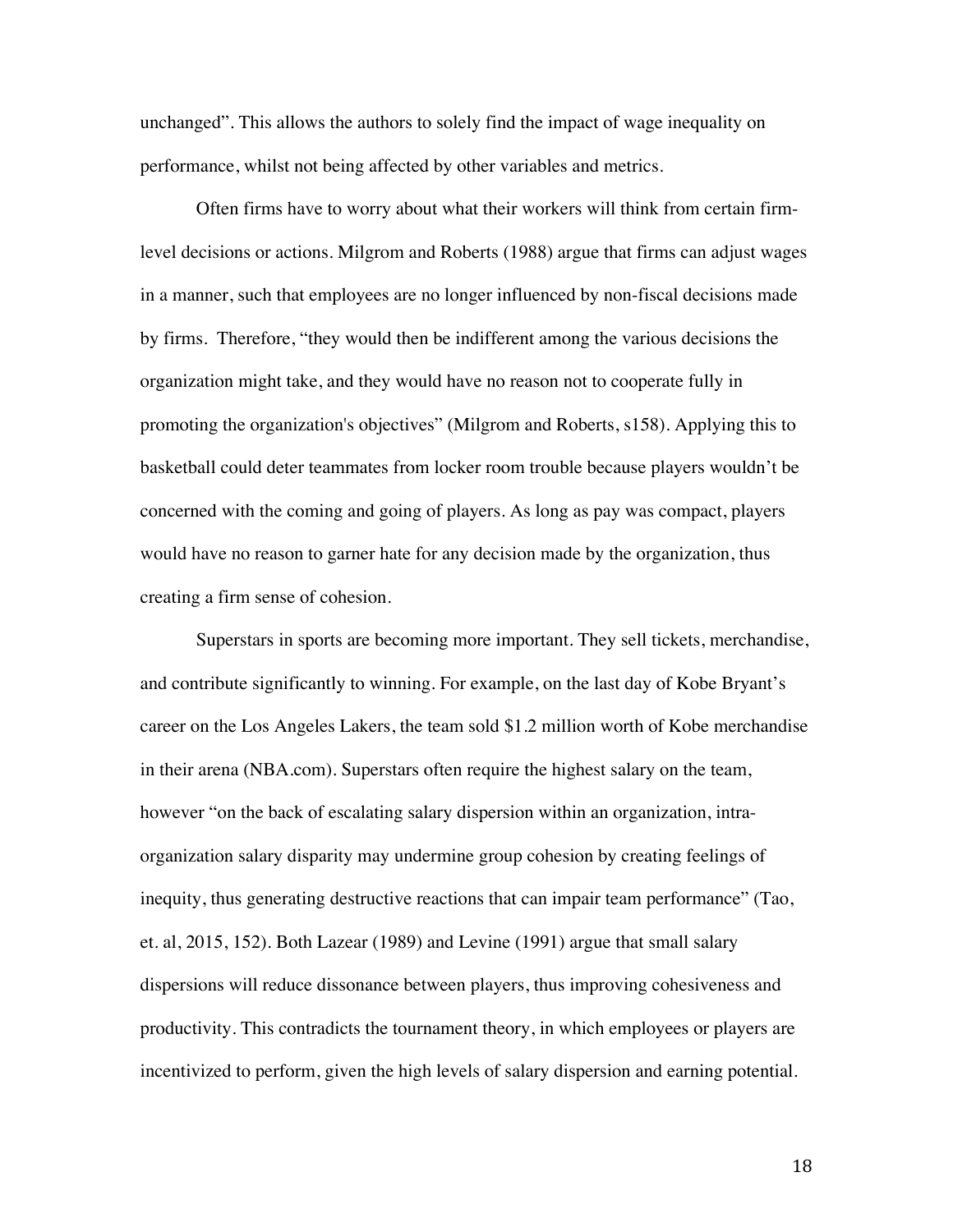The paper *Compensation and performance in Major League Baseball: Evidence from salary dispersion and team performance* (Tao et. al 2015) looks into the divisiveness of authors in their empirical research supporting either the cohesiveness theory or tournament theory and supplies their own empirical evidence with Major League Baseball (MLB). Looking into the conclusions of this study, as well as the key differences between the NBA and MLB, will give further insight into my hypothesis.

 It is important to note in panel data collection, that teams with the same payroll in different years often have a substantial difference to the average MLB payroll in that specific year. For example, the 1998 Montreal Expos (Currently Washington Nationals) had a payroll of US\$371,240, which was only 23% of the average MLB payroll that year, while the 1986 Oakland Athletics had a similar payroll of US\$376,776, which accounted for 81% of an average MLB payroll (Tao et al, 153). This clarification is crucial to make if the data is to be unbiased. The authors use payroll level as a control variable as well as replacing level with a team's relative position in payroll in the MLB in that given year as another control variable. This, paired with comparing the results at an absolute and relative level give key insights into the effects of salary dispersion in baseball. The "dynamic panel method suggests that compensation does play a role in team performance. In terms of salary dispersion, its negative effect on team performance turns somewhat weaker when a team's relative payroll position variable replaces the payroll level variable" (Tao, et al, 154). Therefore, this study on baseball supports the team cohesion theory as opposed to the tournament theory, which I hypothesize isn't the case in basketball.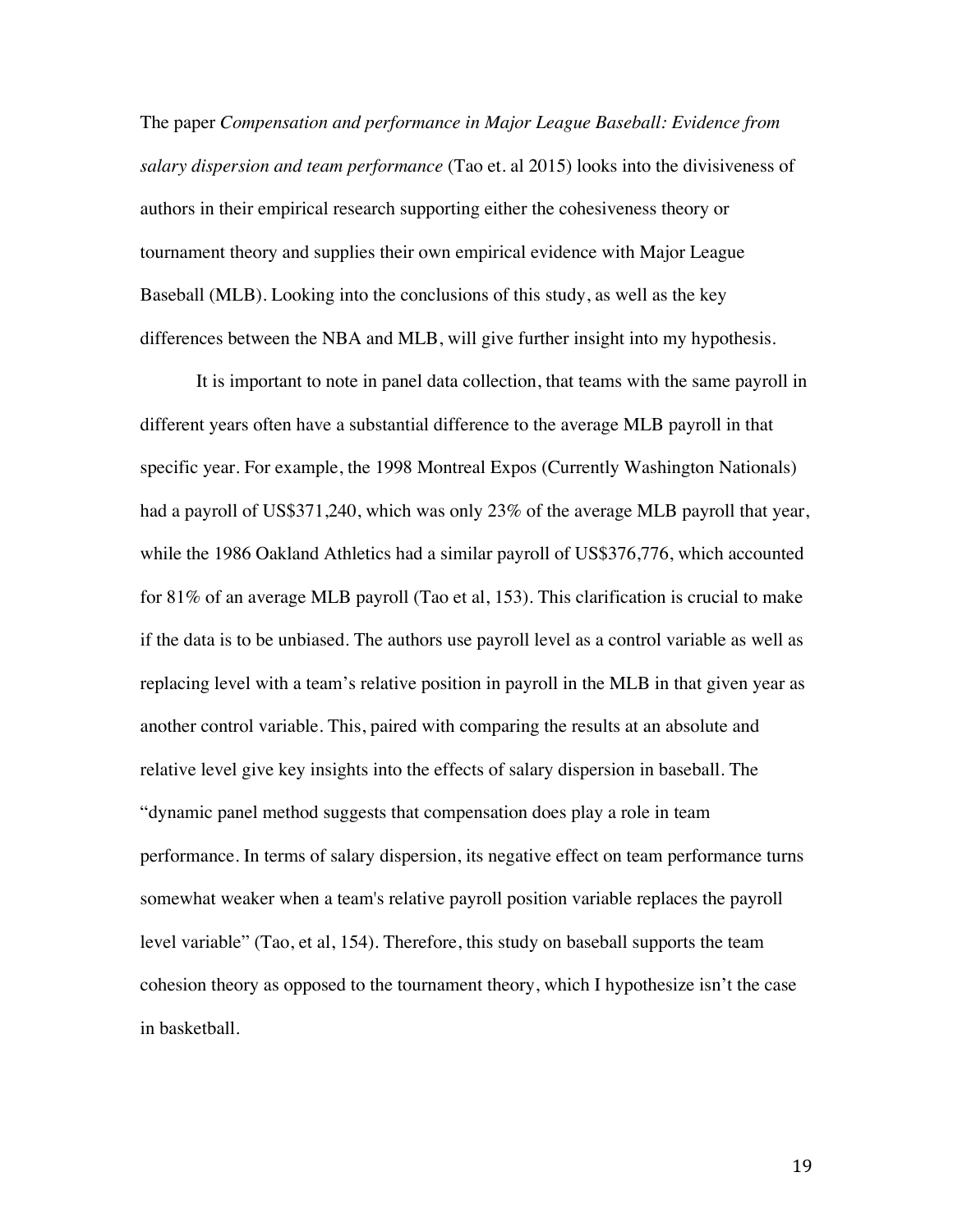#### 3.4 Tournament Theory

The main reason for this dichotomy between baseball and NBA salary structure is inherent to the rules of each sport. Baseball teams consist of more players and positions, resulting in a lessened impact from superstar players. In the NBA, only 5 players are on the court for each team, resulting in a greater impact felt from each player, particularly superstars. Baseball also can have star players only play once every fortnight if they are pitchers. MLB teams have 5-man starting pitching rotations and a star pitcher will only play in approximately 30 out of a total 128 games in a season. This lessens the effect of a superstar pitcher, despite demanding a large salary nonetheless. In the NBA, superstar players play every game, barring injury, and often 40 minutes out of all 48 minutes available per game. This paired with the high number of games in a season, suggests that basketball should support the tournament theory.

Through studying the hierarchy of Audit Firms in Taiwan, Yang, Yang, and Su sought the relationship between the salary gap in different structures and firms' operating performances. "The empirical results are consistent with the tournament theory and show that the salary differences in different hierarchies are statistically and positively related to the operating performance" (Yang et. al, 2015, 15). Employees are incentivized by the salary gap to increase productivity in aspiration of a promotion and salary increase. The salary gap increases at each level, i.e. bigger difference between head auditor and vice head auditor, than vice head auditor and assistant auditor, and so on. Therefore, the incentive to increase productivity and performance increases at every subsequent level. This firm's hierarchy, supported by the tournament theory, creates a large effort boost in their employees.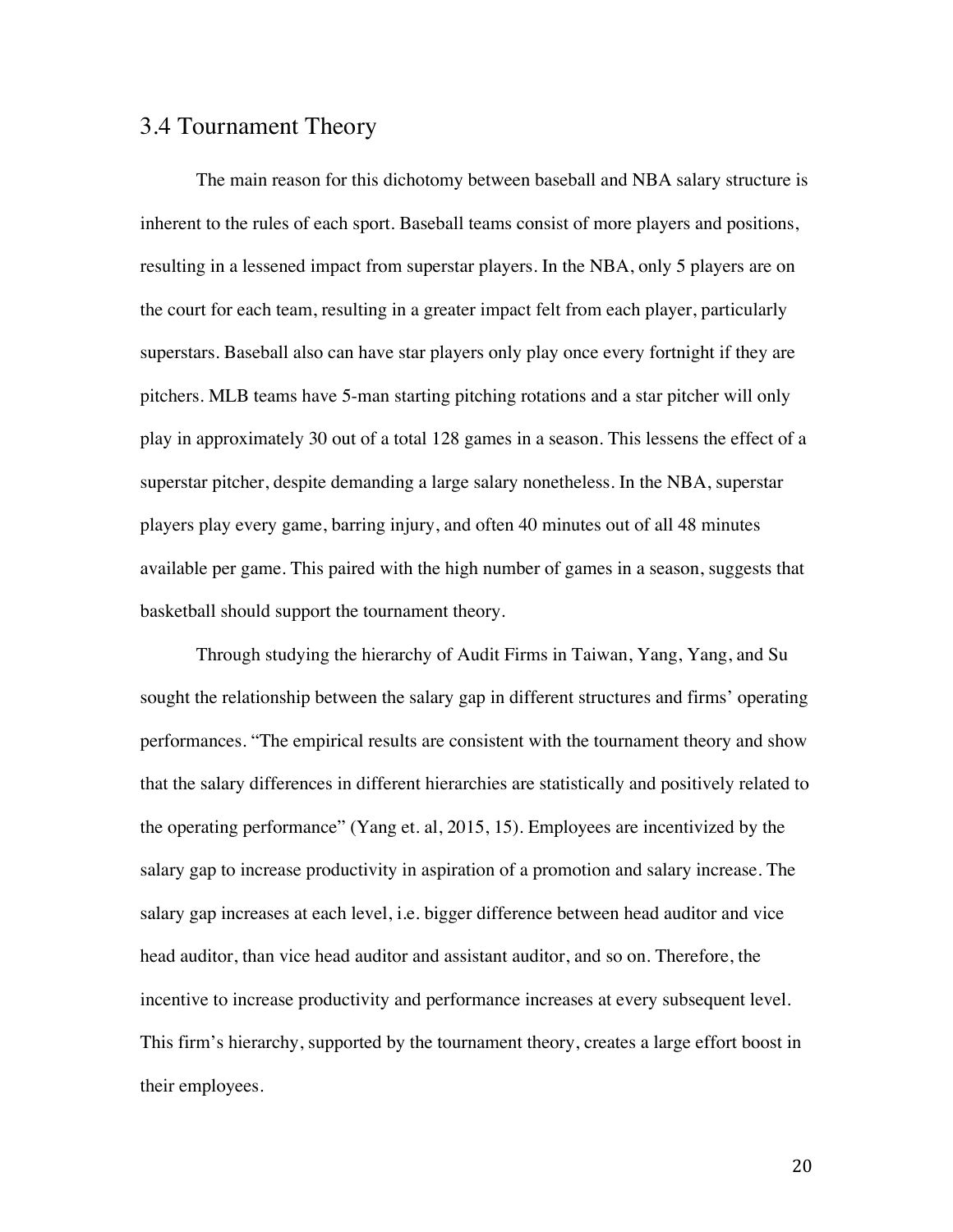The same argument can be made for the NBA, where young or cheap players will be incentivized to increase their productivity in exchange for a large pay increase. If every player is incentivized to make as much money as the salary cap allows, then the team will consist of solely maximum effort players. If there were not a salary cap, like baseball, then the incentives would be even more dramatic. No salary cap would incentivize the superstars in the NBA to play with maximum effort in order to capture their highest market value, as opposed to highest allowed value because of the salary cap restrictions.

 It is evident that superstars dominate the sport of basketball. They justifiably demand the largest salaries because of their contribution to the revenue growth of the NBA. Their specific teams also benefit dramatically, as Jerseys and other team gear with the superstar players name are sold feverishly. Teams with superstars are also more often nationally televised, as well as sell more tickets because of that one player. Although these players are not fairly compensated due to their salary cap hindrances, they are almost always at the very top of the available pay scale. I hypothesize that this semi-god celebrity status enjoyed by superstar players, incentivizes younger or worse players to increase performance in order to reach this stardom. However, most successful NBA teams have a couple stars at least, indicating that teams with greater salary dispersion will perform better consistently.

Ramaswamy and Rowthorn find a positive correlation between wage disparity and performance, but do not attribute it to the tournament theory. They argue, "wage dispersion emerges as a consequence of the heterogeneity in the production structures of firms" (Ramaswamy et. al, 512). This is because workers will get paid more if their job is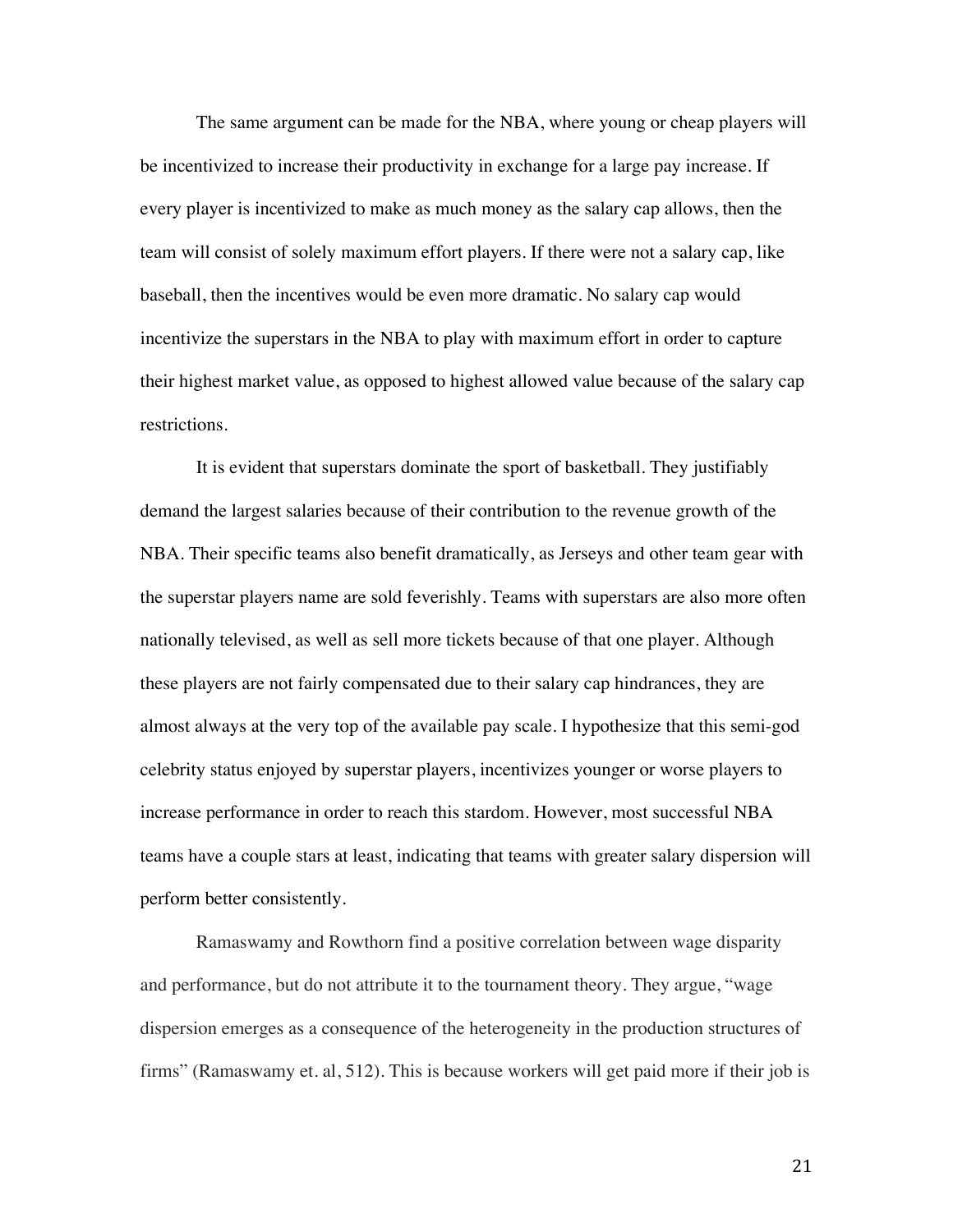more susceptible to damage, while lower skilled workers are placed with relatively safer jobs for the firm. For example, a person handling incredibly confidential and important information will be paid more than a person who handles public and less important information.

 Lazear and Rosen (1981) argue that paying a worker for their rank or position can prove more fruitful than paying someone directly for their performance. This incentivizes young workers or in this papers case, players, to attempt to reach the rank of their superiors. Basketball players are all technically the same rank, however, this can be applied to years of service in the NBA. The NBA already does something along this line, where 5-7 year veterans can earn a larger max contract than rookies, while 7-9 year veterans can earn even more than the 5-7 year players, and so on. This loose definition of ranking within the NBA supports the tournament theory, as it incentivizes young players to produce in an effort to reach later stages of their career. "For example, the large salaries of executives may provide incentives for all individuals in the firm who, with hard labor, may win one of the coveted top positions" (Lazear and Rosen, 841).

 Sherwin Rosen goes one step further from his earlier paper with Lazear and introduces the idea of high-end incentivizing. "Elevating the top prizes effectively makes the ladder appear longer for higher ranking contestants, and in the limit of making it appear of unbounded length: no matter how far one has climbed, there is always the same length to go" (Rosen, 711). Rosen argues, by incentivizing top-end players or workers they will strive to reach these prizes or feats, while simultaneously incentivizing younger workers to increase productivity in an effort to catch up or reach the top themselves. This is directly relatable to basketball as every player grows up watching superstars in the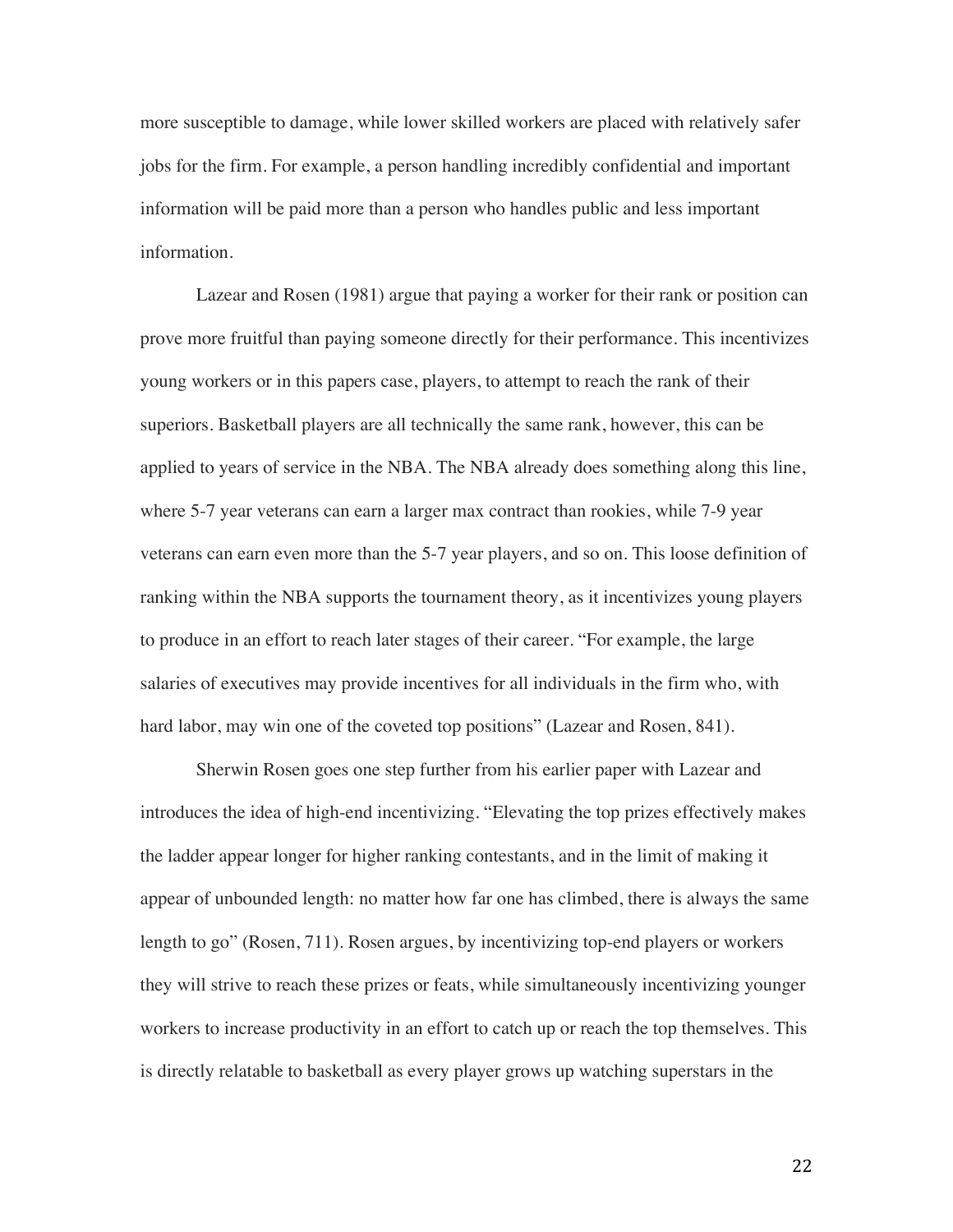NBA and once in the league themselves; these players continue to grow in an attempt to catch their one-time hero or idol. The countless endorsements and fame also incentivize the younger players to strive for greatness. Rosen's ideas also apply to players at the very top in ways other than monetary. Basketball greats are constantly compared to one another throughout the eras. LeBron James may be the greatest player in the world right now, whilst earning as much as he possibly can through salaries and endorsements. However, he keeps pushing himself farther because he is chasing the greats. Michael Jordan is considered the best basketball player of all time and LeBron is constantly in his shadow, therefore incentivizing him to increase his performance in an effort to transcend Jordan's legacy.

#### 3.5 Lack of Correlation

 In the heated debate between whether cohesion or tournament theory is the supporting theory of performance, there is an entire fleet of authors who found no correlation at all between the two. This is the third and final explanation between wage dispersion and performance. If cohesion theory supports condensed wages, and tournament theory supports stretched out wages, the final option would be for salary dispersion not to matter in the first place. Therefore, it is important to include literature that found the correlation to be inconclusive as that is one of the three main prongs.

 Berri and Jewel (2004) found no correlation between winning performance and salary dispersion. In fact, "these results suggest that only two factors matter in terms of team wins: quality of players and quality of coaching" (Berri and Jewel, 2004). They mention that because of the lack of correlation between salary dispersion and team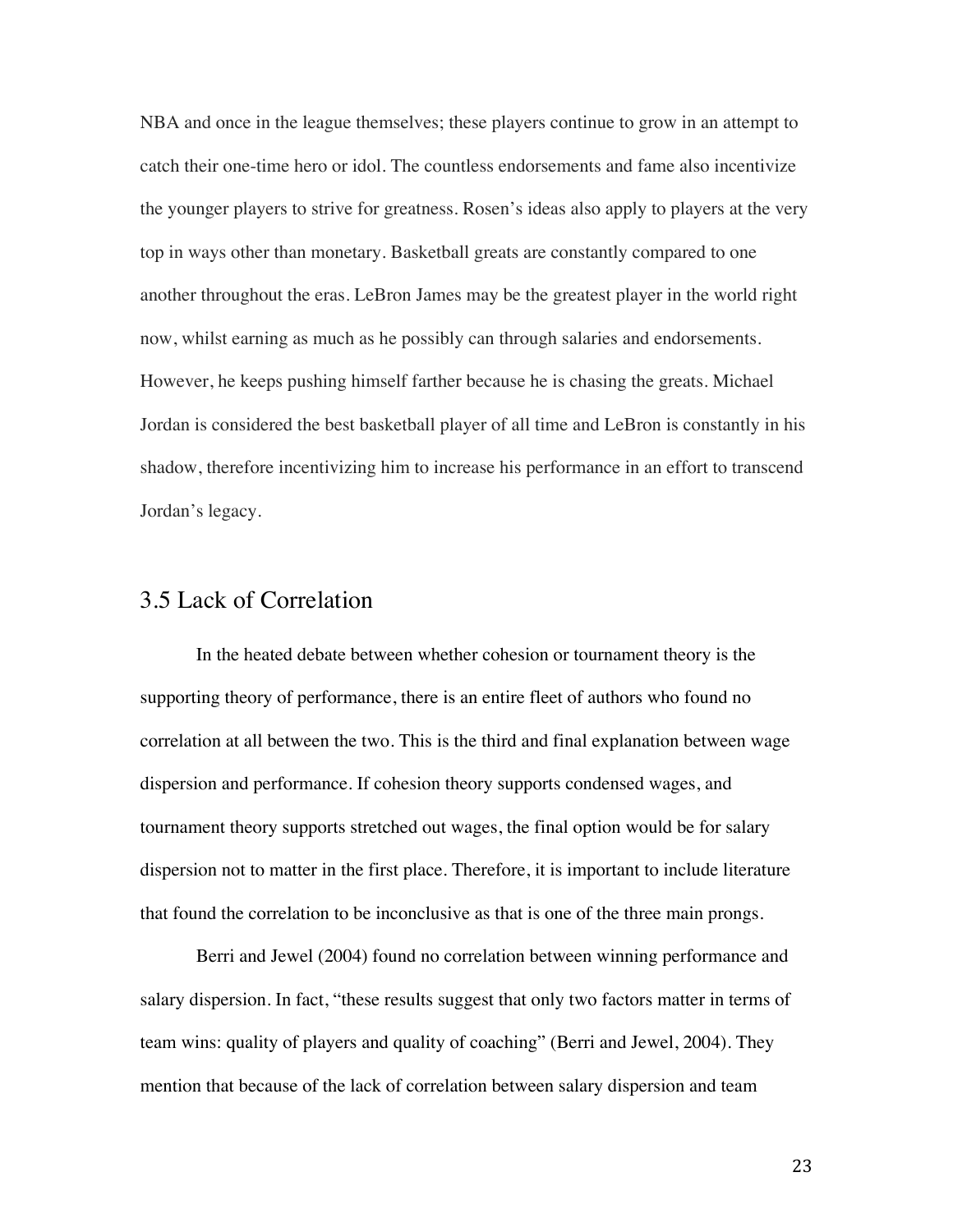performance, authors should instead focus on the relationship between salary dispersion and individual player performance, as it might tell more.

#### 4. Analytical Framework

The purpose of this paper is to test salary dispersion in the NBA and see if 1) there is an effect, and 2) if aforementioned effect supports the cohesion theory or the tournament theory. Therefore, my performance metric must be my dependent variable, while salary dispersion is my main independent variable. Cohesion theory states that players will be more productive if their salaries are more homogenous, creating an additional sense of chemistry, whilst eliminating jealousy from the equation. Cohesion theory argues that this constant envy of teammates salaries will only lead to worse performance. Tournament theory argues the opposite; that a more disperse salary will incentivize players towards the bottom of the payroll to play better, in order to reach that upper echelon of salary some of their teammates get to experience. It is worth noting that the minimum salary for a non-rookie in the 2017-18 NBA season is \$815,615 (NBA.com). Clearly tournament theory might have a somewhat different effect in the NBA than in other industries due to the large salary figures even at the very bottom of the league, however, maybe it is even more incentive to live the "superstar lifestyle" only available through endorsements and \$30 million contracts.

There is a divide in the literature, sports and non-sports authors alike, to the support of cohesion theory versus tournament theory. Lazear (1989), Levine (1991), Akerlof and Yellen (1988 and 1990), and Milgrom and Roberts (1988) all find results supporting the team cohesion theory; arguing that less disperse salaries will increase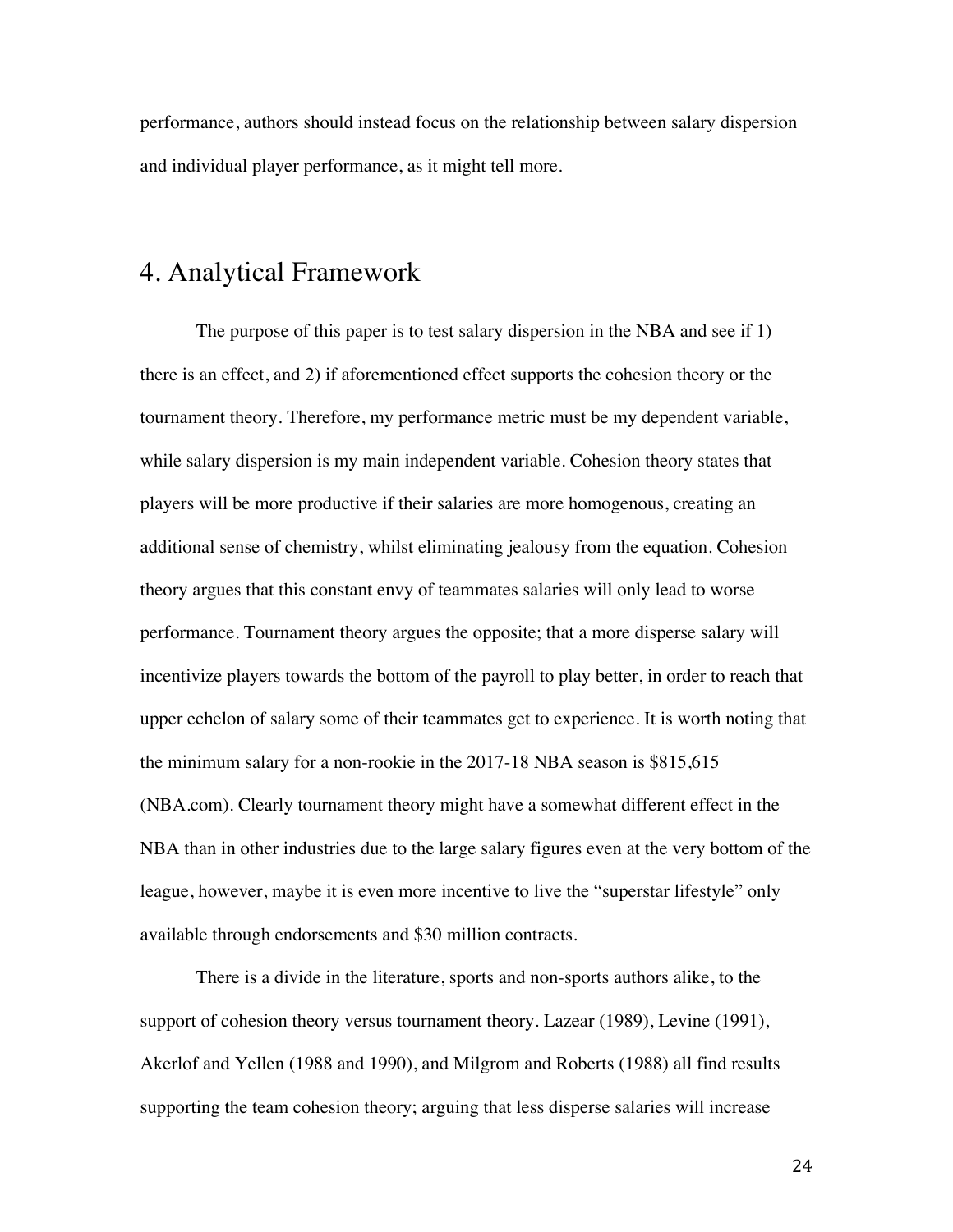cohesion, thus increasing productivity. Sometimes authors find different results in different mediums, as Lazear and Rosen (1981) find evidence to support the tournament theory. Rosen (1986) also finds more empirical evidence in support of the tournament theory in addition to his previous work with Lazear. Ramaswamy and Rowthhorn (1991) also argue that an increase in wage disparity will improve productivity and firm performance.

 The divide between theories becomes evident, the further this study goes, therefore I will attempt to use 20 years of NBA data in order to find support for one of these theories. I believe my research will support tournament theory, as fewer players are necessary to carry a team to success than in other sports, by rules inherent to the game. My addition to the literature is my time frame; using 20 NBA seasons, compared to the nearest paper, which uses 10, as well as the inclusion of playoff performance as a productivity metric. Playoff performance is when performance matters most, and therefore should be included in any study that measures performance in sports, I argue. With a combined interdisciplinary approach through labor economics and basketball, we should have a solid foundation to build our model.

#### 5. Data and Variables

The salaries used in this paper were retrieved from (P. Bender) and listed by the 15 players on each NBA roster per year. Each year's salary per team was imported into Microsoft Excel and variance and standard deviation were calculated in turn from then. Because of this massive panel data set, there should be interesting trends found between the mid 90s and mid 2010s. The variables for performance were retrieved from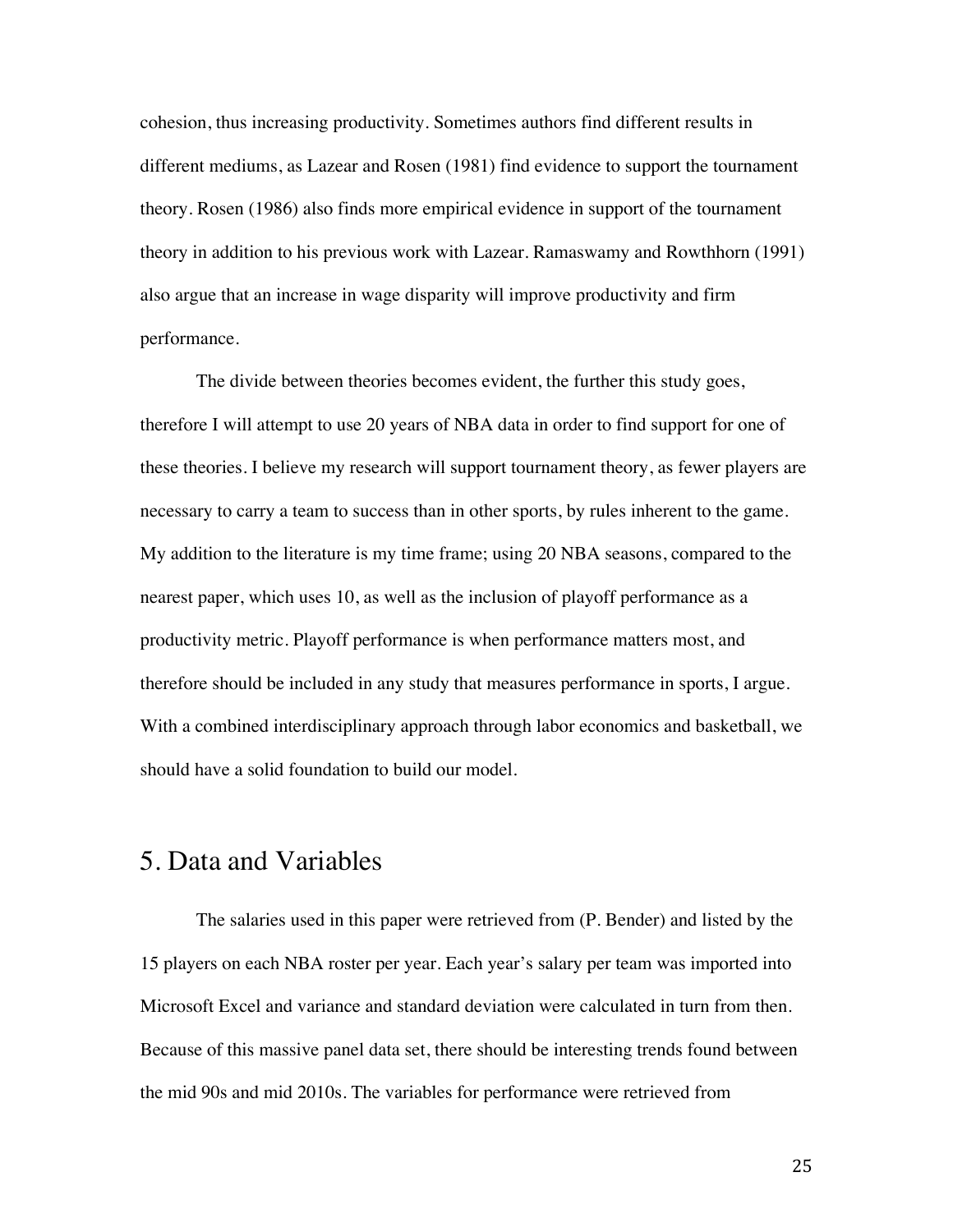"basketballreference.com." This website listed the win totals for every team in any given year, as well as playoff results for the applicable teams.

The variable for performance is created from a few components. The NBA season has 82 games every year, and for each win earned in any given year, it adds 1 to their "final score". For example if a team wins 50 out of their 82 total games in a given year, then that 50 would be part of their final score for that year. The other component to the performance variable is playoff success. If a team doesn't make the playoffs then nothing is added to their final score, aside from regular season wins. If a team makes the playoffs, then their success within the playoffs will affect their final score in different ways. If a team makes the postseason and loses in the first round, they will not be awarded any additional points to their final score, in an effort to balance the difference between Eastern and Western Conferences in the NBA. Sometimes the 8<sup>th</sup> seed (bottom seed of playoffs) is drastically different between the Eastern and Western Conference. Therefore, if a team is going to be awarded playoff performance points, then they must win a round of 7 in the playoffs (all series are a best of 7 games). If a team makes it to the second round of the playoffs, also known as the conference semi-finals and loses, then they will receive an additional 10 points. If a team makes the conference finals and loses, then 20 points will be given to their final score. If a team loses in the NBA finals, they will receive 30 points tallied onto their final score, while a championship team will receive 40. For example, the 2014-15 Chicago Bulls won 50 games out of the possible 82, as well as lost in the second round of the playoffs. Therefore, their final score of team performance in that given year is 60. Theoretically the highest score a team could receive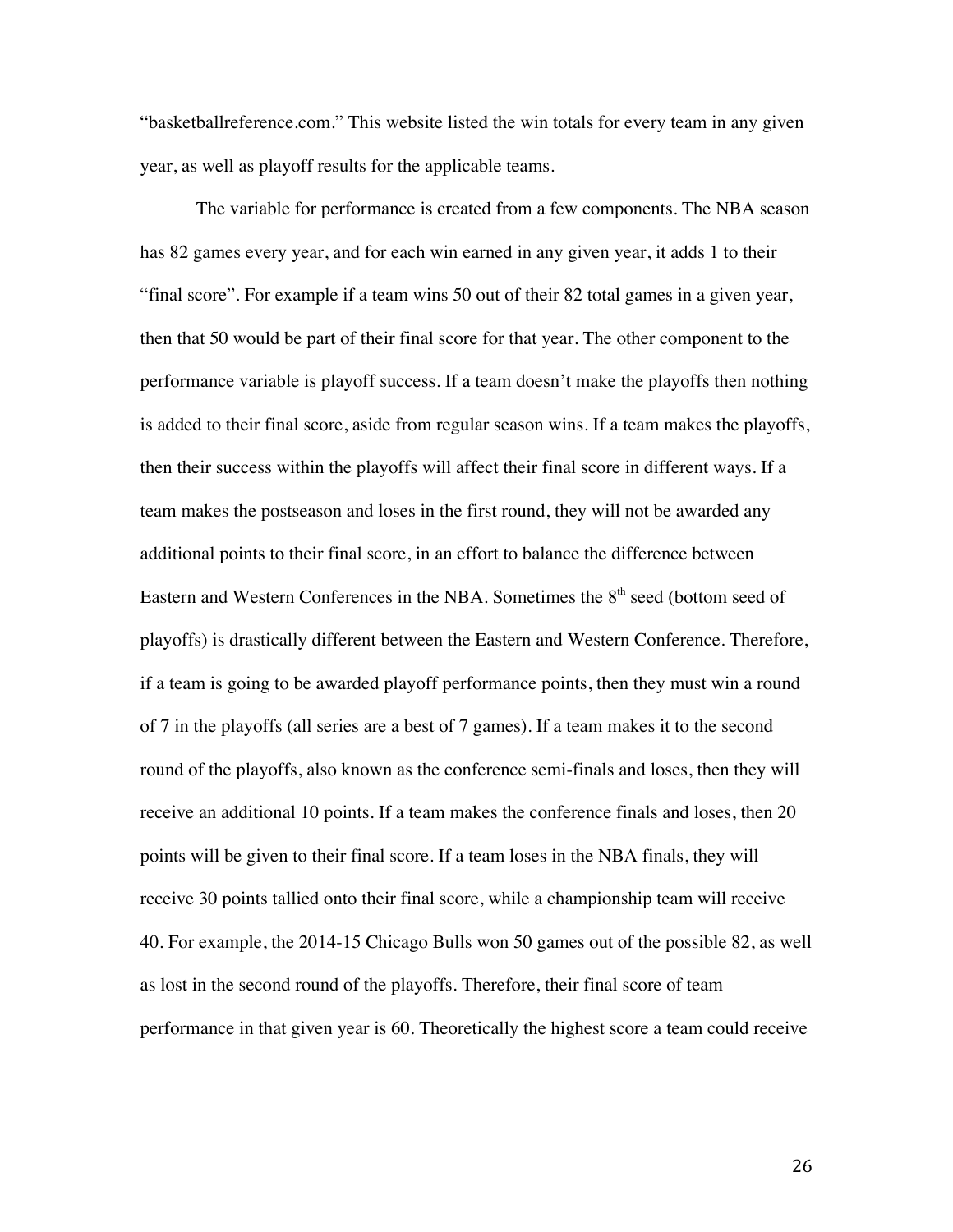is 122, with a perfect 82-0 record and a championship, but the highest score used in this paper is the 1995-96 Chicago Bulls, led by Michael Jordan, with a score of 112.

The main independent variable in this paper is salary dispersion. This is calculated between the 15 NBA players on each roster in any given year. Standard deviation will be the measurement of salary dispersion, with higher standard deviation representing higher salary dispersion and vice versa.

A dummy variable will be instituted for the 1998-99 season as well as the 2011- 12 season for their respective lockouts. The 1998-99 season consisted of 50 games, while the 2011-12 season had 66 games. This dummy variable will account for the lack of regular season wins present, due to the lockouts.

The salary cap independent variable was created as a means to protect against the ever-increasing salary cap and its relation to dispersion. In the 1995-96 NBA season the salary cap was only \$23 million, while the last year of my data set, 2015-16 had a \$70 million salary cap. The number continues to go up exponentially, given new TV deals and collective bargaining. The salary cap for this current NBA season, 2016-17 is a whopping \$94 million. This salary didn't uniformly increase, however, as some years had no salary growth, due to lockout discussions or other reasons, while others, like this past year have exploded onto the scene. This independent variable for salary cap should account for the ever-changing salary cap and not allow it to distract from the true relationship between salary dispersion and team performance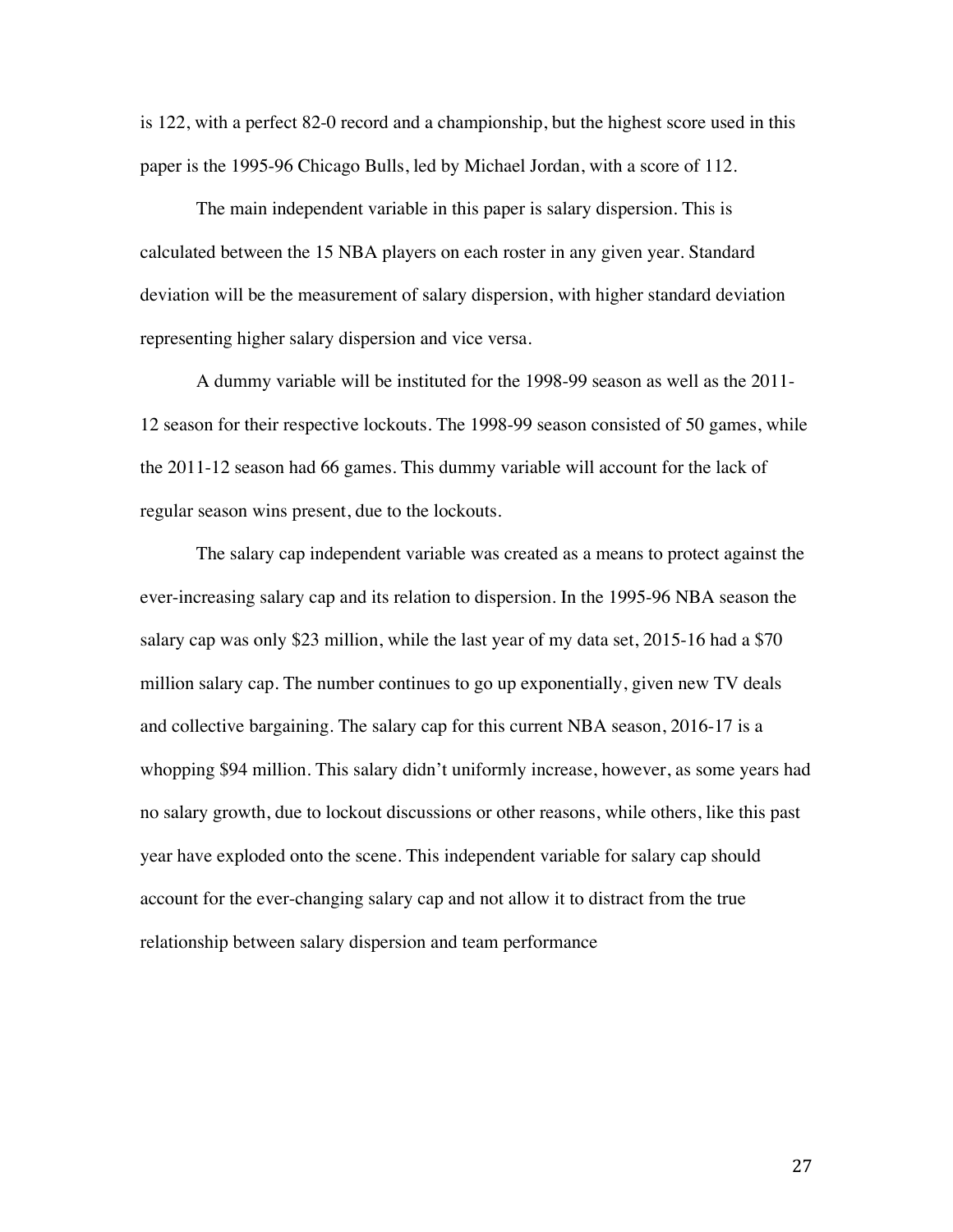## 6. Methodology

#### Econometric model

The econometric model used in my paper is as follows:

(1)  $FS = \beta_0 + \beta_1 LNSalaryDisversion + \beta_2 Lockout1 + \beta_3 Lockout2 +$  $\beta_4$ SalaryCap

Where:

**FS** = FinalScore/Team Performance (i.e. winning metric: Regular season wins +

Playoff round)

**SalaryCap** = Salary cap in a given year

**SalaryDispersion** = Standard Deviation of 15 salaries on any given NBA team in any given year

**LNSalaryDispersion** = Log of standard deviation of 15 salaries on any given NBA

team in any given yea

Lockout1: 1998-99 Lockout dummy variable

Lockout2: 2011-2012 Lockout dummy variable

*\*Four models will be used, but are all an extension of this base model.* 

The final score metric I have created is the sole dependent variable being used in this study. Salary dispersion is the main independent variable in my paper. I argue that salary dispersion will have a profound effect on team performance, supporting the tournament theory because a more disperse salary indicates the presence of stars deserving of those large contracts, and stars are essential to win in the NBA. However, there is the complication of massive, bloated contracts for undeserving players that stay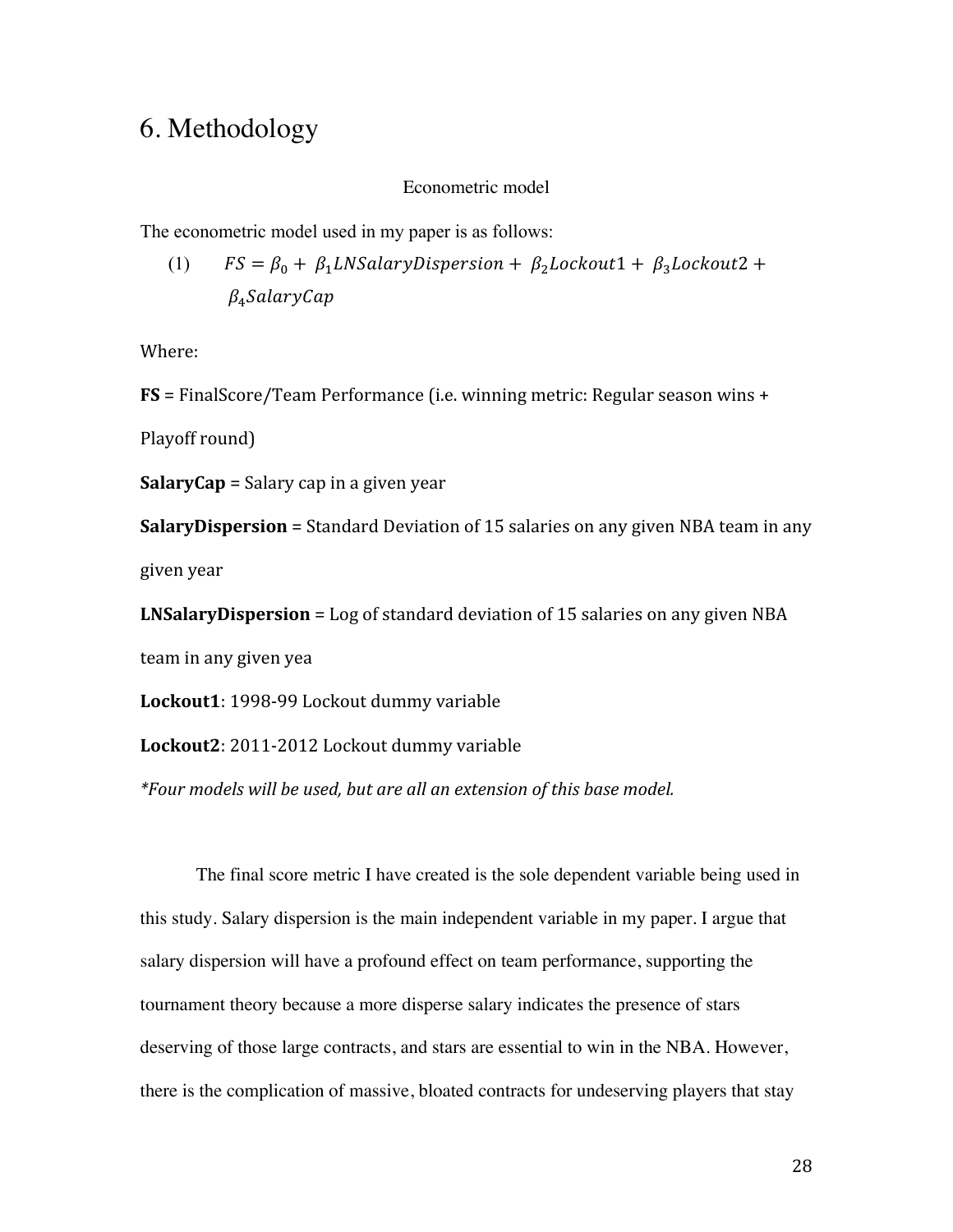on a team's book for a few years. This can heavily skew my results away from my prediction. For example, Joe Johnson received a 6- year \$119 million contract from the Atlanta Hawks in 2010. He never approached anywhere near that value of production and was traded because of it to worse teams with more salary space, such as the Brooklyn Nets. It could be possible that large, yet unjustified contracts, such as Joe Johnson could muddy the waters of large contracts being reserved for star players.

Multicolinearity robustness checks must be run in order to see if there exists a strong connection between the two variables, as we do not want that in our model.

I will have an unbalanced panel data set because of a few nuances. The 2002- 2004 Charlotte Hornets did not exist as they were relocated to New Orleans, in order to replace their leaving team. This left a gap in data for these two years, however, the team was reinstituted in the 2004-05 season and continued from there. This gives them 18 years of data, as opposed to 20 years. The New Orleans Pelicans are also victims of having less than 20 seasons of data. They began as an organization in 2002 when the Charlotte team relocated to New Orleans, so New Orleans seasons began in 2002, giving them a 13-year data set, as opposed to 20 years. These are the only instances of unbalanced data, as the next nearest (almost) issue was the creation of the Toronto Raptors in 1995, which was the first season of my data, thus avoiding that issue. Teams have relocated or changed their names, but if they had the same player base, I continued to use them in my data set. For example, the Memphis Grizzlies were once the Vancouver Grizzles, however, the relocation didn't change the players on the team or any other circumstances other than venue. The same case applies to the Seattle Supersonics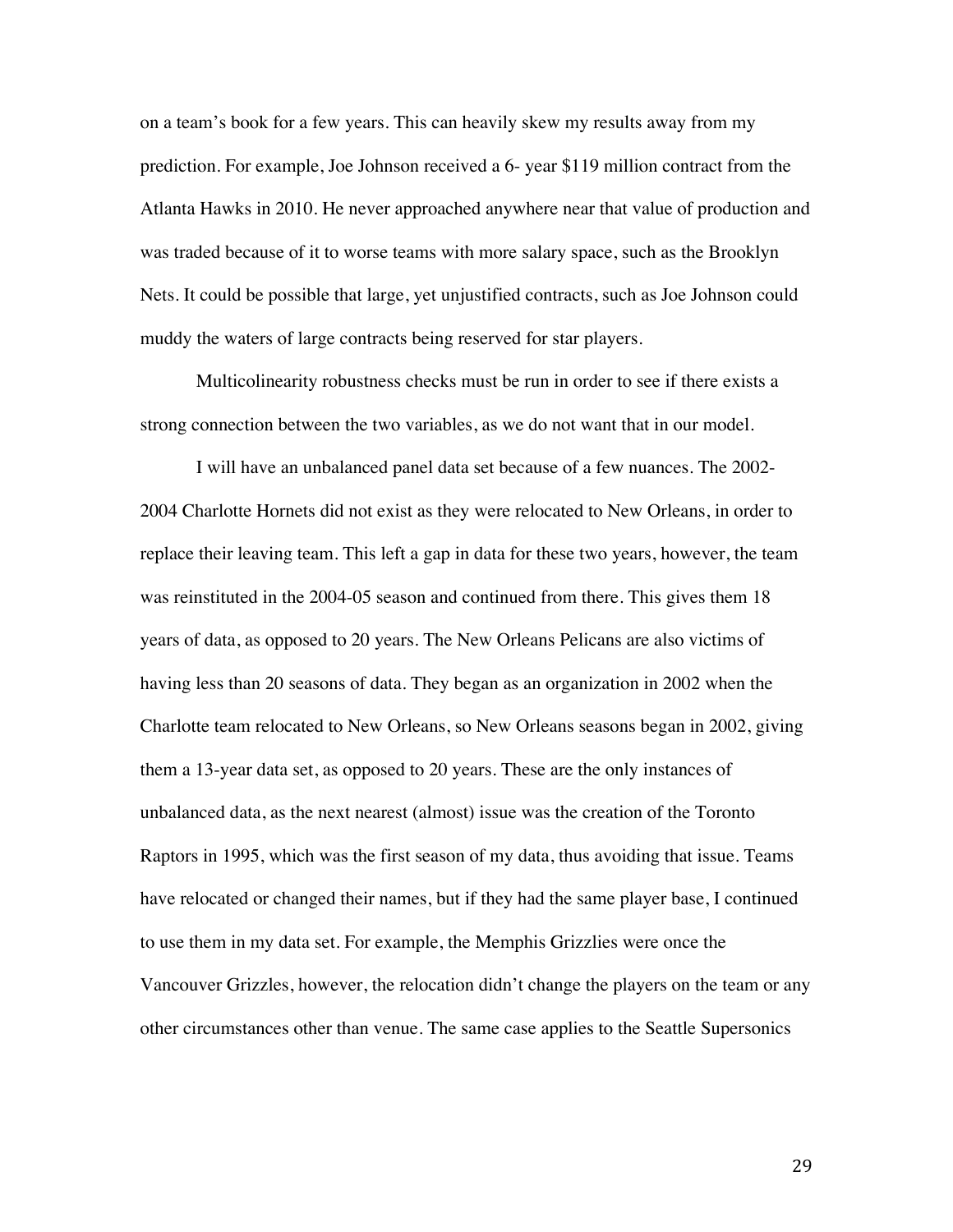turning into the Oklahoma City Thunder, and the New Jersey Nets turning into the Brooklyn Nets.

#### 7. Results and Discussion

The results from the four models are seen in table 1. Model 1 was the only model that had fixed effects, with the remaining being random. We saw that Lockout1 and Lockout2 had large effects on performance, which is intuitive, given the smaller number of games in each of those seasons. Salary dispersion showed significance up to 99% on the final score metric, however, the coefficient was incredibly small. This is measured in dollar figures however, and because we are dealing with millions of dollars, this small coefficient still tells a story. It says that for every 1 dollar added to dispersion, there is a .00000328 increase in the performance value. If we extrapolate this to millions, we see that for every addition million dollars we see an increase in 3.28 for performance. Therefore, this model supports the tournament theory, agreeing with Lazear and Rosen (1981), Rosen (1986), and Ramaswamy and Rowthhorn (1991). This is a large finding, as GMs can use this data moving forward, in order to more efficiently build their rosters.

Model 2 used the log of salary dispersion as an independent variable, instead of regular salary dispersion. LN salary dispersion showed significance up to 99%, with a coefficient of 12.184. This indicates that for every 1 percentage point increase in salary dispersion, there is a 12% increase on the final score variable. This is an incredibly high coefficient and I'm curious to see if it holds true. Lockout1 and Lockout2 had similar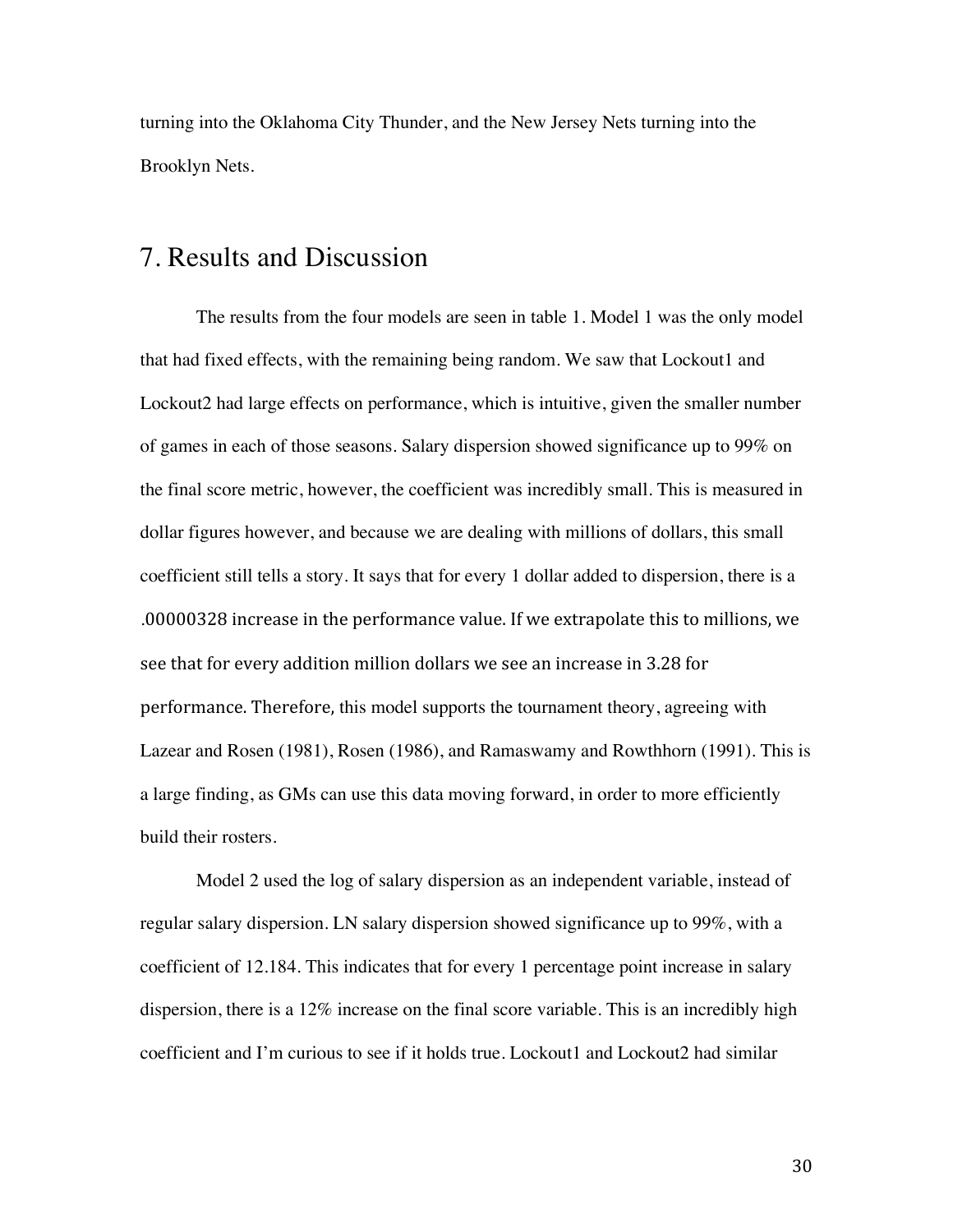effects as they did in Model 1. The constant in this model was negative and significant. This furthers the support of the tournament theory.

Model 3 introduces salary cap into the independent variables in an effort to see if that has an effect on team performance. The coefficient of salary dispersion was very small again, and also significant. Lockout 1 and 2 had negative effects on performance again, similar to the previous two models. Salary cap has an incredibly small negative coefficient and was significant. This is the opposite of my expectations for the variable, because I thought that an increasing salary cap would give teams more flexibility to change their rosters, therefore increasing performance. It is found in fact that the extra salary has a negative effect on performance. This might be because of the ability of teams to raise the price on a free agent player through bidding, thus artificially increasing their value, resulting in a large contract player not adding high levels of productivity. This makes sense, as we see through the increases in salary, that players are getting paid way more than their market value in an effort for teams to stay in contention. Sometimes teams consider themselves one piece away from winning a championship and if that piece is available, teams will more often than not pay large sums of money to acquire that player, even if they don't add incredible value to the franchise.

Model 4 used the log of salary dispersion with the salary cap variable included as well. LN salary dispersion's coefficient was a whopping 20, indicating for every  $1\%$ increase in salary dispersion, there was an 20% increase in wins. This seems like an unrealistic value, however, these were the coefficients that I received from my regressions. This model heavily supports tournament theory, and almost suggests that it should be the "golden rule" for teams to follow if they wish to maximize performance.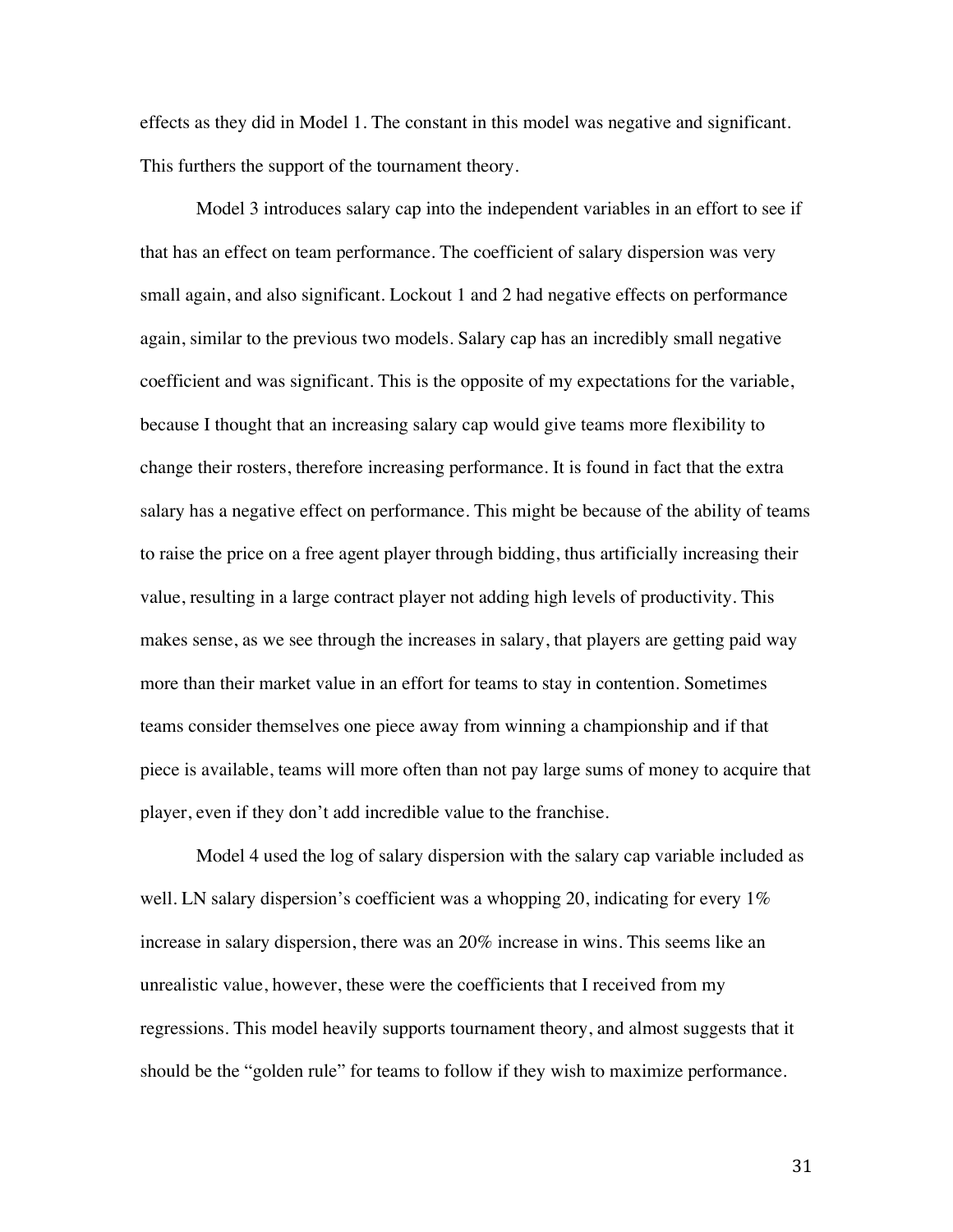No Multicolinearity was found in any of the four models. The VIF for each independent variable was less than 5 across all four models, as seen in Table 2. The closest to a VIF of 5 that any of our models' variables got to, was 1.76 between final score and salary cap in Model 4.

Graph 1 shows the strong correlation between salary dispersion and finals score. Graph 2 shows another strong correlation between the log of salary dispersion and score. With these two graphs, we can visually see the effect of salary dispersion on performance in the NBA. Graph 3 looks at the relationship between salary dispersion and performance for the Cleveland Cavaliers from 1995-2015. This team currently has a "big 3", while it was a relatively compact salary structure in the late 90s and early 2000s. This franchise can be used as an example of the relationship between payroll structure and performance in the NBA. As we see, there is a correlation between the two variables, as a greater salary disparity will influence wins in a positive manner. This is explained by the three stars that absorb over 70% of the Cavs' cap space. LeBron James, Kyrie Irving, and Kevin Love all have multiple all star appearances and are considered to be a super team, hence the high salary disparity and excelling performance. This franchise structure heavily supports the tournament theory as the Cavs role players are signed to cheap contracts, yet produce powerfully in an attempt to reach the stardom of their big 3 teammates.

My findings from all four of my models support the tournament theory. Every one of my dispersion independent variables proved significant to the 99<sup>th</sup> percentile and showed a large influence on team performance in the NBA. Cohesion theory seems to be more applicable in the common workforce based on aforementioned literature in this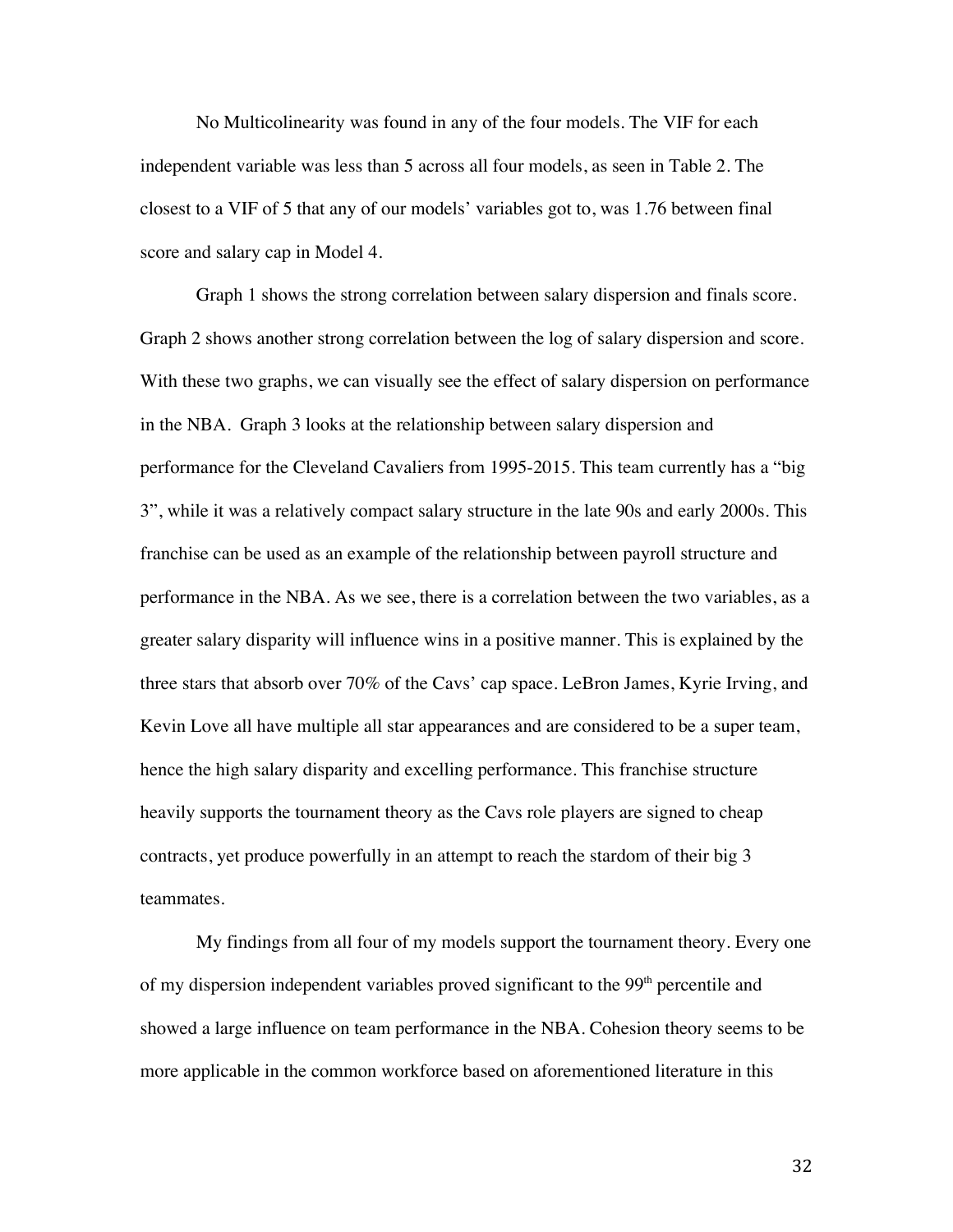paper; however, tournament theory seems to work hand in hand with basketball in particular. We can conclude that this is inherent to basketball predominantly because of the rules of the game. In basketball, individual players have much more effect on performance than in other sports, and in other industries. Small start-ups can be carried by a few individuals to a certain point, but eventually other contributors become important to succeed. In the NBA, certain superstars truly can carry their teams to contention, especially if the team has 2 or 3 stars. Role players always serve their purpose and are important, but not nearly as significant than in other sports. LeBron James has been to seven straight NBA Finals, on two separate teams. He has had good teammates and other stars, however, his teams have always had a large salary dispersion, given the high level of salary allocated to LeBron and his 1-2 co-stars. Nevertheless, his teams are constantly successful because of his influence. Every player in the NBA wants to be LeBron, as he is considered the best player since Michael Jordan, as well as the numerous lucrative sponsorships he has, including a billion dollar lifetime deal with Nike. Rookies from all over the country put in work on their game in an effort to reach the transcendence that LeBron has reached. The tournament theory supports NBA productivity because of superstars taking up large portions of any given salary cap, as well as the drive of younger and less successful players trying to reach the top, thus increasing their performance.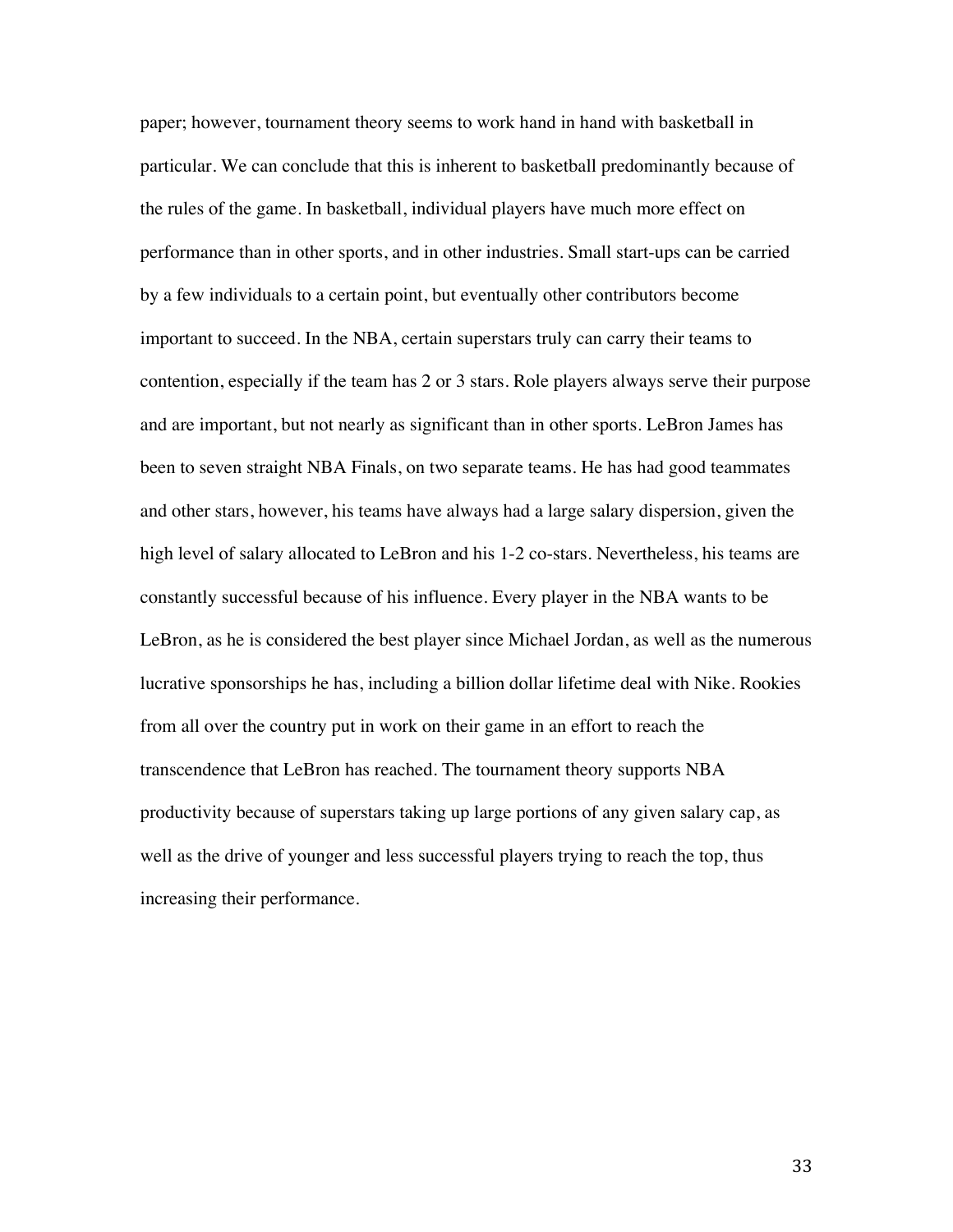## 8. Tables

#### 1.

#### Dependent Variable: Final Score

|                      | Model 1       | Model 2        | Model 3         | Model 4          |
|----------------------|---------------|----------------|-----------------|------------------|
| Salary               | .00000328 *** |                | $.00000611***$  |                  |
| Dispersion           | (.000000548)  |                | (.000000621)    |                  |
|                      |               |                |                 |                  |
| LN Salary            |               | 12.184***      |                 | $20.051***$      |
| Dispersion           |               | (1.735)        |                 | (2.113)          |
|                      |               |                |                 |                  |
| Lockout1             | $-11.459***$  | $-10.195**$    | $-15.839***$    | $-15.737***$     |
|                      | (3.772)       | (4.100)        | (4.063)         | (4.083)          |
| Lockout2             | $-10.059***$  | $-10.608***$   | $-7.119*$       | $-6.883*$        |
|                      | (3.672)       | (3.991)        | (3.904)         | 3.923            |
| Salary Cap           |               |                | $-000000455***$ | $-.000000503***$ |
|                      |               |                | (.0000000775)   | (.0000000815)    |
| Constant             | 35.334***     | $-135.508***$  | 45.939***       | $-230.224$       |
|                      | 2.281         | (26.156)       | (3.208)         | (29.686)         |
| $R^2$                | .1099         | .097           | .158            | .150             |
|                      |               |                |                 |                  |
| $\overline{N}$       | 621           | 621            | 621             | 621              |
|                      |               |                |                 |                  |
| <b>Fixed Effects</b> | <b>Yes</b>    | N <sub>0</sub> | No              | No               |
|                      |               |                |                 |                  |

All standard errors are in parentheses

\* indicates significance at 10% level of significance

\*\* indicates significance at 5% level of significance

\*\*\* indicates significance at 1% level of significance

2(a). Model 1 Multicollinearity Test

| Variable                 | <b>VIF</b> | 1/VIF |
|--------------------------|------------|-------|
| <b>Salary Dispersion</b> | 1.03       | 0.967 |
| Lockout1                 | 1.03       | 0.973 |
| Lockout2                 | 1.01       | 0.990 |
| Mean VIF                 | 1.02       |       |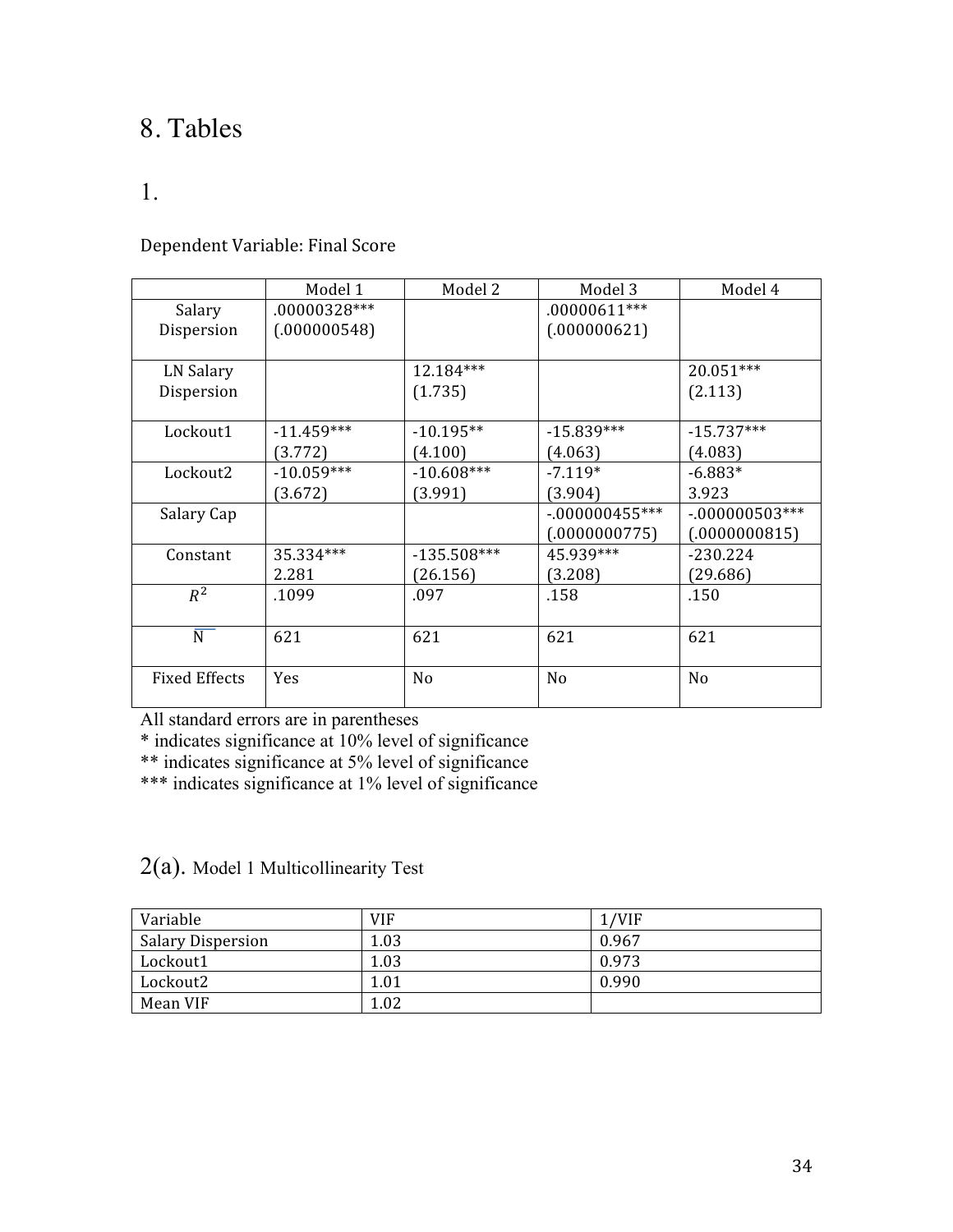# 2(b). Model 2 Multicollinearity Test

| Variable             | <b>VIF</b> | 1/VIF |
|----------------------|------------|-------|
| LN Salary Dispersion | 1.04       | 0.961 |
| Lockout1             | 1.03       | 0.968 |
| Lockout2             | 1.01       | 0.989 |
| Mean VIF             | 1.03       |       |

## 2(c). Model 3 Multicollinearity Test

| Variable                 | <b>VIF</b> | 1/VIF |
|--------------------------|------------|-------|
| <b>Salary Dispersion</b> | 1.48       | 0.674 |
| Lockout1                 | 1.09       | 0.921 |
| Lockout2                 | 1.03       | 0.966 |
| Salary Cap               | 1.61       | 0.622 |
| Mean VIF                 | 1.30       |       |

## 2(d). Model 4 Multicollinearity Test

| Variable             | <b>VIF</b> | 1/VIF |
|----------------------|------------|-------|
| LN Salary Dispersion | 1.64       | 0.611 |
| Lockout1             | 1.09       | 0.921 |
| Lockout2             | 1.04       | 0.965 |
| Salary Cap           | 1.76       | 0.567 |
| Mean VIF             | 1.38       |       |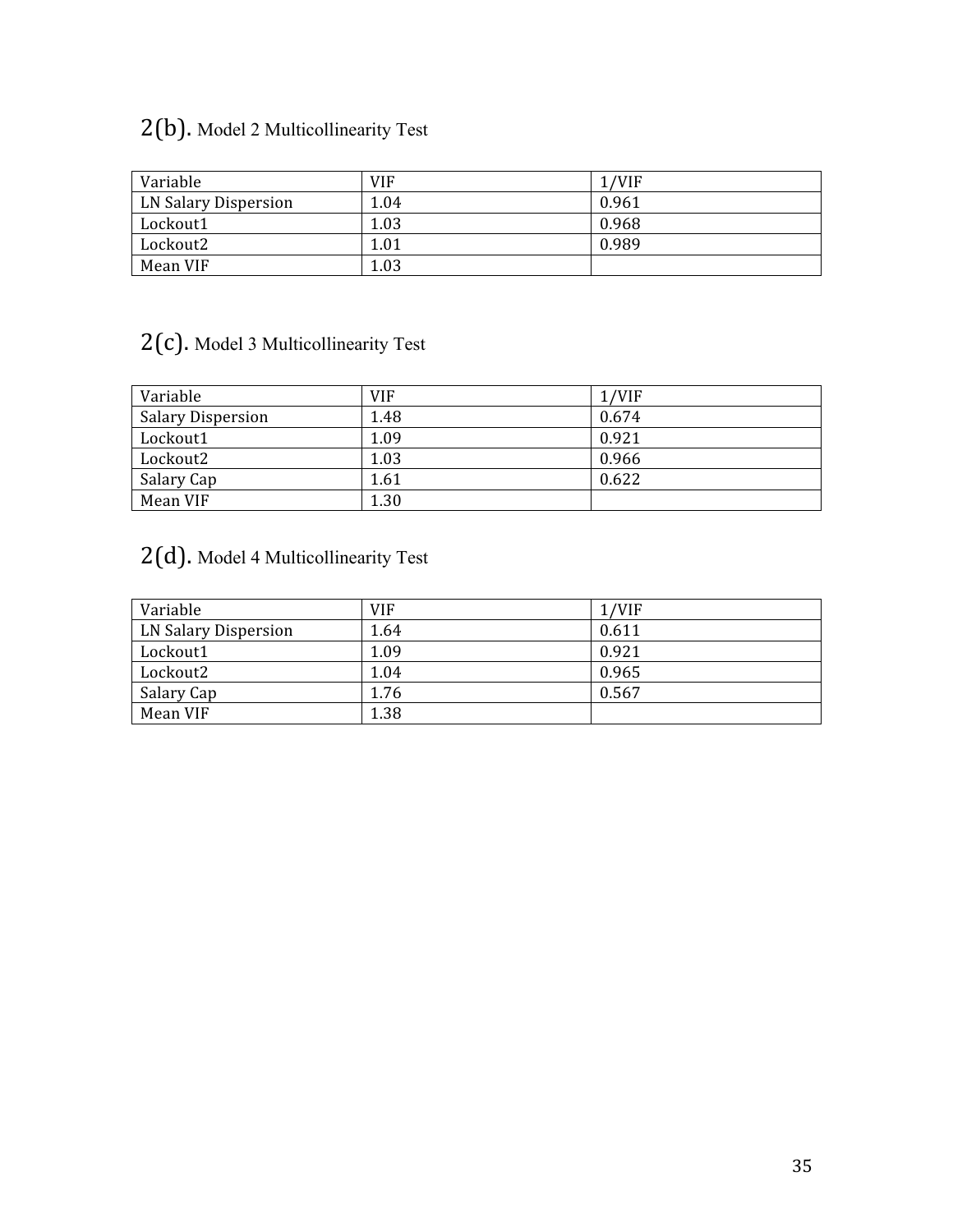# 9. Graphs

# 1.

## Final Score vs. Standard Deviation (salary disp.)

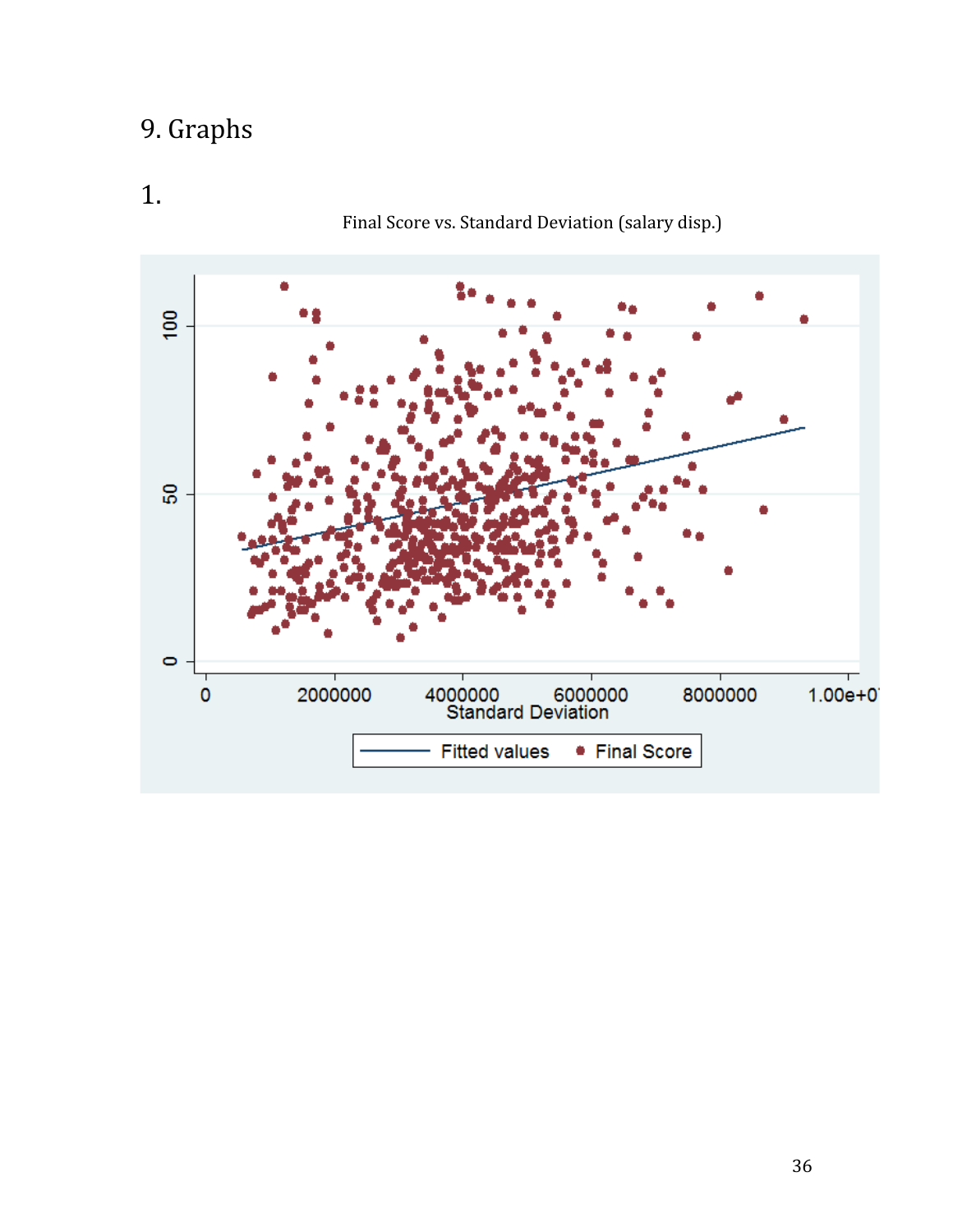$\frac{1}{2}$ នូ.  $\bullet$  $15\,$  $\overline{14}$  $13$  $16<sup>16</sup>$  $InSD$ • Final Score **Fitted values** 

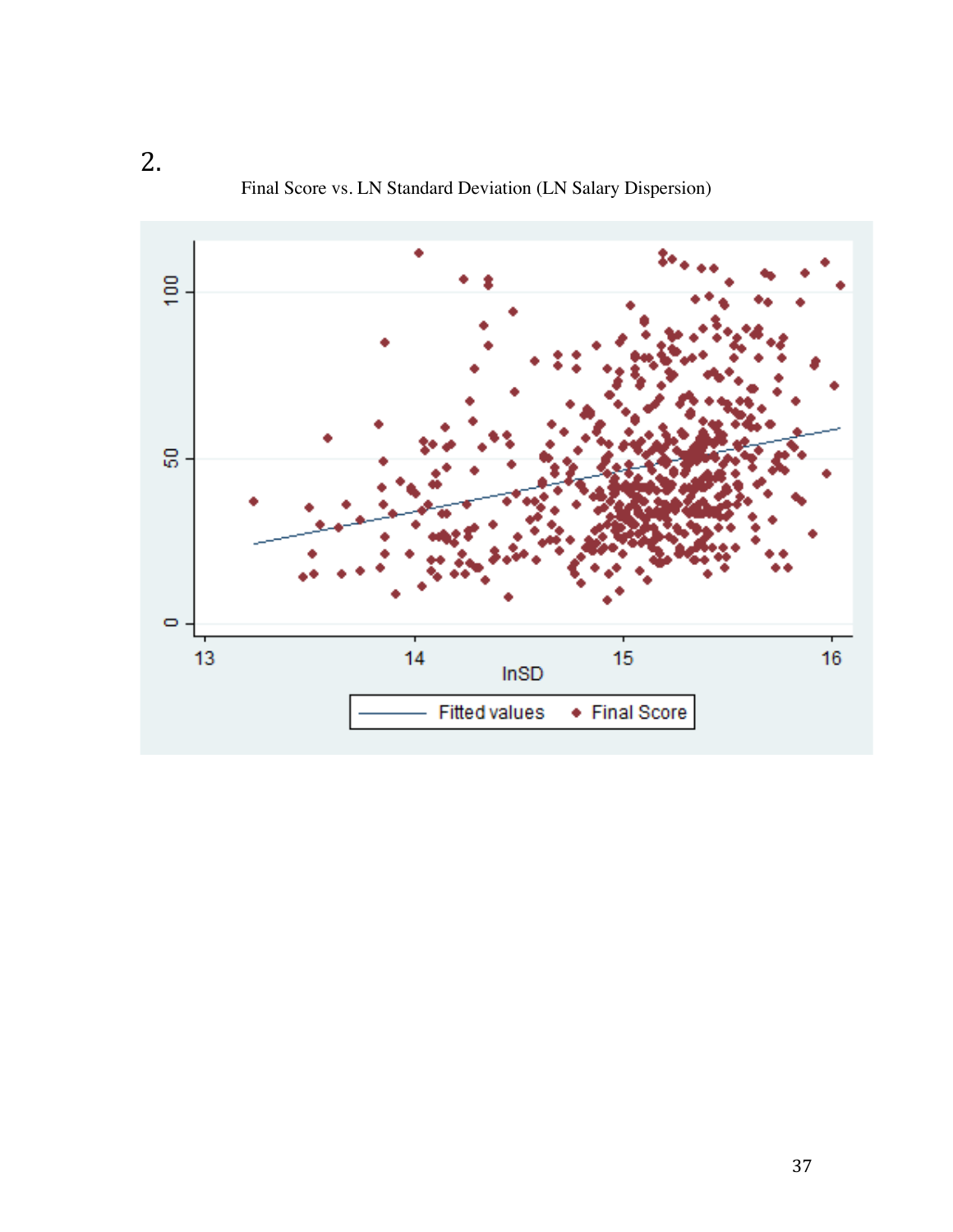

Final Score vs. Standard Deviation (Salary Dispersion) for **Cleveland Cavaliers**

3.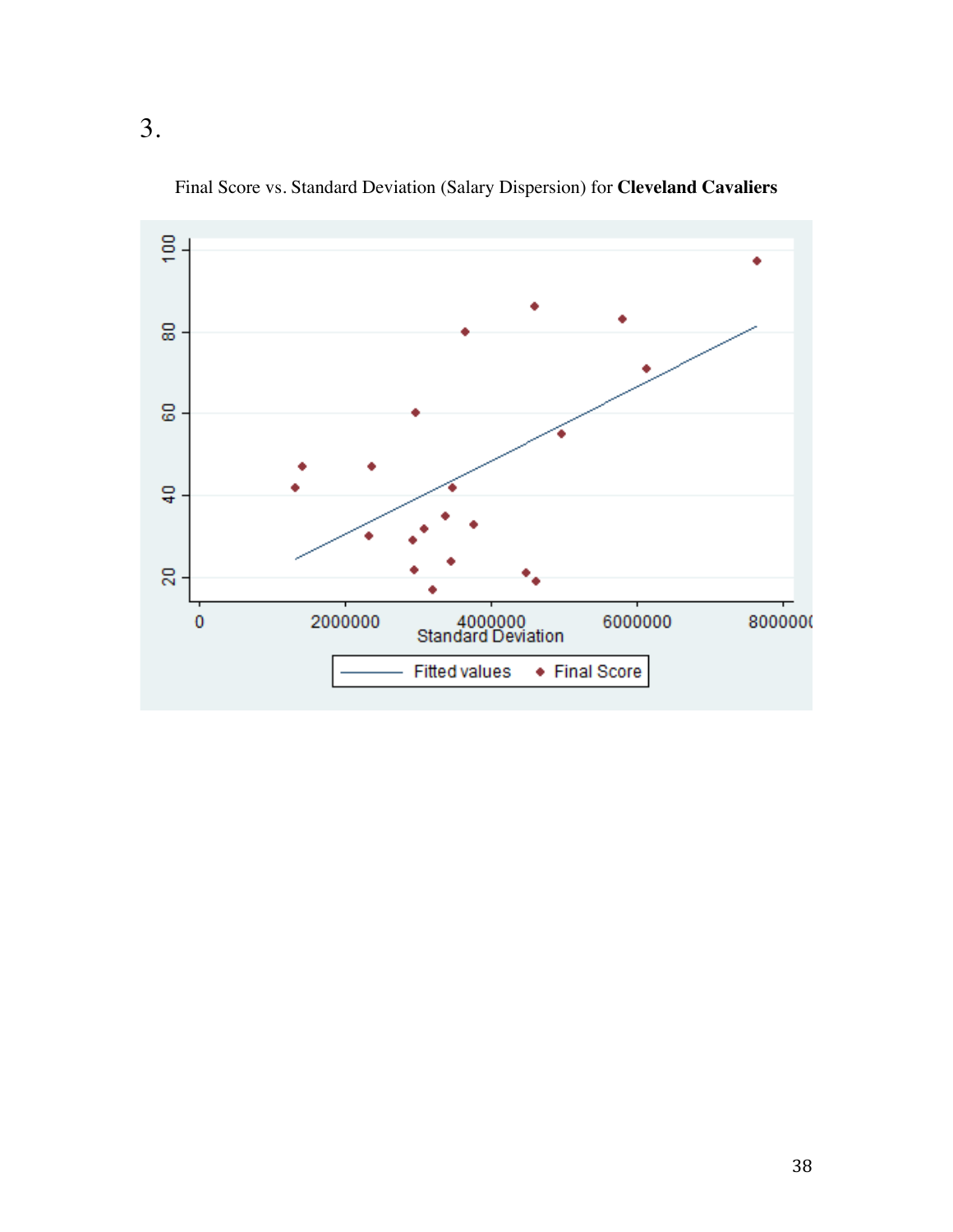## 10. Reference List

Akerlof, G. A., & Yellen, J. L. (1990). The Fair Wage-Effort Hypothesis and Unemployment. *The Quarterly Journal of Economics*, 255-283.

Akerlof, G. A.; Yellen, J. L. "Fairness and Unemployment" American Economic Review, 78, 2, May 1988, pp. 44-9.

Basketball Statistics and History. (n.d.). Retrieved May 01, 2017, from http://www.basketball-reference.com/

Bender, P. (n.d.). "Patricia's various basketball stuff." Retrieved from www.eskimo.com/ pbender/index.htm.

Berri, D. J., & Jewell, R. T. (2004). Wage inequality and firm performance: Professional basketball's natural experiment. *Atlantic Economic Journal,32*(2), 130-139.

Breunig, R., Garrett-Rumba, B., Jardin, M., & Rocaboy, Y. (2012). Wage dispersion and team performance: a theoretical model and evidence from baseball. *Applied Economics, 46*(3), 271-281.

Coon, L. (2012). "Larry coon's salary cap faq." Retrieved from http://www.cbafaq.com/ salarycap.htm.

Dilger, A. (2003). Lazear's Stochastic Interpretation of the Peter Principle: An Empirical Examination Based on NBA-Data. *University of Vienna Department of Organization and Planning,* 1-11.

Hausman, J. A., & Leonard, G. K. (1997). Superstars in the National Basketball Association: Economic Value and Policy. *Journal of Labor Economics*, 586-624.

Hill, J. Richard; Groothuis, Peter A. "The New NBA Collective Bargaining Agreement, the Median Voter Model, and a Robin Hood Rent Redistribution" Journal of Sports Economics, 2, 2, May 2001, pp. 131-144.

Hill, J. R., & Jolly, N. A. (2012). Salary Distribution and Collective Bargaining Agreements: A Case Study of the NBA. *Industrial Relations: A Journal of Economy and Society*, 342-363.

Katayama, H., & Nuch, H. (2006). A game-level analysis of salary dispersion and team performance in the national basketball association. *Applied Economics,* 1193-2017.

Koch, A. K., & Nafziger, J. (2007). Job Assignments Under Moral Hazard: The Peter Principle Revisited. *Discussion Paper No. 2973,* 1-30.